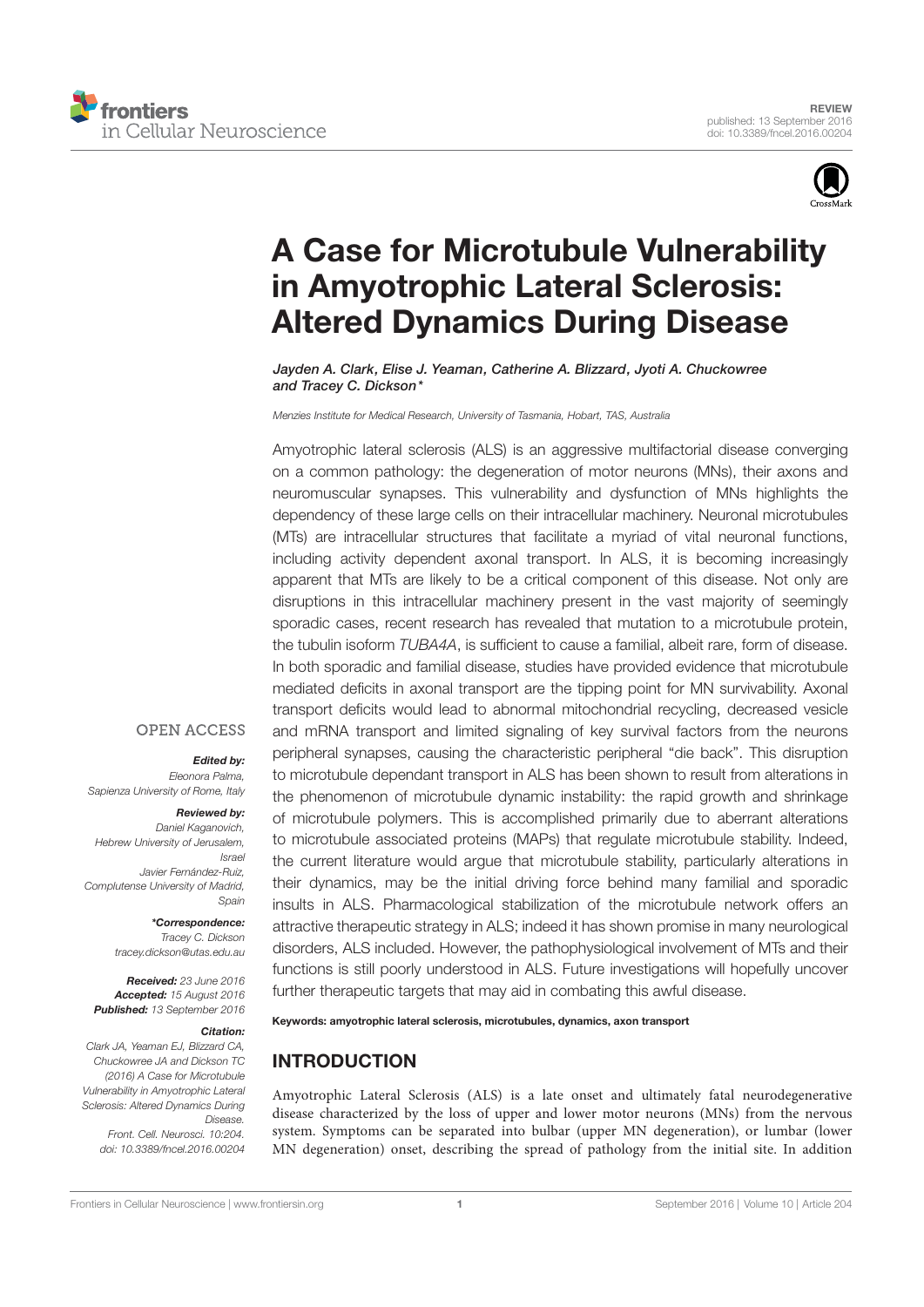to variance in the spread of pathology, ALS heterogeneity is further exacerbated by its representation as a spectrum disorder, with a range of clinical manifestations from cognitive dysfunction in frontotemporal dementia (FTD), pure motor phenotype in classical ALS, or a combination of both cognitive and motor dysfunctions (Ling et al., 2013). In ALS, cellular loss results in atrophy of cortical and spinal structures, and a loss of muscular innervation and associated muscle wastage (Mezzapesa et al., 2013; Turner and Swash, 2015). Neuronal cell loss is accompanied by reactive gliosis, and characteristic proteinacious intracellular inclusions (Ilieva et al., 2009; Peters et al., 2015).

Neurons are highly refined communicating cells that receive, process and relay information to their target cells, with MNs being particularly vulnerable to ALS-associated pathology. Factors contributing to the selective vulnerability of MNs in ALS include their large cell size and therefore energy dependency, their excitable nature coupled with a lack of buffering capacity, and their intimate relationship with neighboring nonneuronal cells. Many possible disease mechanisms have been proposed to account for the development and progression of ALS (reviewed in Peters et al., 2015). However, one such mechanism, the impairment of the axonal transport system, highlights the significance of the intracellular cytoskeleton, particularly the microtubules (MTs), in the neurodegenerative process.

# MICROTUBULES ARE INTEGRAL TO NEURONAL FUNCTION

Microtubules are structural cytoskeletal elements expressed in all eukaryotic cells. Their composition and general function are conserved between different cell types and organisms, and is essential for cell division and motility. MTs are of particular importance to neurons and are involved in a great number of additional functions including the development of neuronal cell polarity, the generation of neuronal compartments, growth cone mechanics, neurite remodeling and intracellular transport (Chen et al., 2006; Baas and Lin, 2011; Sakakibara et al., 2013). Within neurons, MTs form protofilaments from heterodimerized tubulin. These cylindrical structures are vitally important for the function of long extending axons, which have a high demand for intracellular transport of organelles, proteins and RNA granules. Therefore, it can be said MTs are essential to both the development and maintenance of the neuronal circuitry.

MT protofilaments are comprised of dimers of α and β-tubulin, which through lateral interactions, form the characteristic MT structure (Desai and Mitchison, 1997). MTs undergo bouts of assembly and disassembly from their ends, a process termed dynamic instability (Mitchison and Kirschner, 1984; **Figure 1A**). A slow growing <sup>α</sup>-tubulin ''minus end'' and fast growing β-tubulin ''plus end'' (Allen and Borisy, 1974; Van Beuningen et al., 2015; Yau et al., 2016) can be accounted for by the guanosine triphosphate (GTP) cap model. GTP bound to β-tubulin confers plus end stability, and upon hydrolysis, leads to MT depolymerization (Desai and Mitchison, 1997; Nogales and Wang, 2006). This directionality in MT

structure allows the formation of neuronal compartments and therefore confers neuronal polarity. The axonal compartment has exclusively distal facing positive polarity, or ''plus end out'' orientating MTs (Heidemann et al., 1981). Contrastingly, the somatodendritic compartment contains a mixed orientation of MT directions, with equal quantities of plus and minus end facing MTs (Yau et al., 2016).

Neurons, being relatively long-lived and stable cells, require a stable cytoskeleton. Neuronal MTs can be separated into two domains: labile and stable (Baas and Black, 1990; Baas, 2013). While mature neurons have an MT network consisting of both domains, the majority of the MTs are stable (Ferreira and Cáceres, 1989; Lim et al., 1989). These domains cannot be fully explained by the myriad of tubulin isoforms available in the genome (Tischfield and Engle, 2010). This functional diversity has instead been associated with domain-specific chemical modification to tubulin subunits, which aid in increasing the functionality of MTs, and in some cases, can impact upon their stability (Baas, 2013; Janke, 2014). These modifications to neuronal MTs include, but are not limited to, tubulin tyrosination, acetylation, polyamination, glutathyonilation, glutamylation and glycylation (reviewed previously in Janke and Kneussel, 2010; Janke, 2014). These post-translational modifications may confer stability to MT structure and alter binding affinity of MT-associated proteins, thereby altering their function. Although not being fully understood, these chemical modifications can also be utilized as molecular markers of MT network stability, and alterations to chemical modifications are thought to be attractive therapeutic targets for neurodegenerative disorders (d'Ydewalle et al., 2011; Taes et al., 2013).

Perturbations in MT and microtubule associated protein (MAP) functions have been implicated in a range of neurodegenerative diseases (Dubey et al., 2015), including Alzheimer's disease (AD; Matsuyama and Jarvik, 1989), Parkinson's disease (PD; Ren et al., 2003; Cartelli et al., 2010), Huntington's disease (HD), various congenital developmental disorders (Tischfield and Engle, 2010), schizophrenia (Morris et al., 2003; Andrieux et al., 2006) and also ALS (Baird and Bennett, 2013; Smith et al., 2014). Of note the MT stabilizer, Tau (Drubin and Kirschner, 1986), is involved in the pathophysiology of AD (reviewed in Hanger et al., 2014); Mcmurray (2000); Stancu et al. (2014) as well as in other neurodegenerative diseases (collectively tauopathies) such as supranuclear palsy, corticobasal degeneration and Picks disease (reviewed in Cairns et al., 2004). Alterations to proteins involved in MT stability, dynamics and MT turnover also occur in PD (Alim et al., 2004; Yang et al., 2005; Gillardon, 2009). Similarly, MT involvement has also been established through 1-methyl-4-phenylpiridinium (MPP+; Cappelletti et al., 2005) and Rotenone-mediated PD (Ren et al., 2005) in in vitro models, with these found to destabilize the MT network. Furthermore, it has been highlighted that perturbations to MT dynamics also leads to MT-dependent transport impairment in a model of PD (Cartelli et al., 2010). The gene disruptedin-schizophrenia-1 (DISC-1), whose mutations are associated with familial forms of schizophrenia, has been suggested to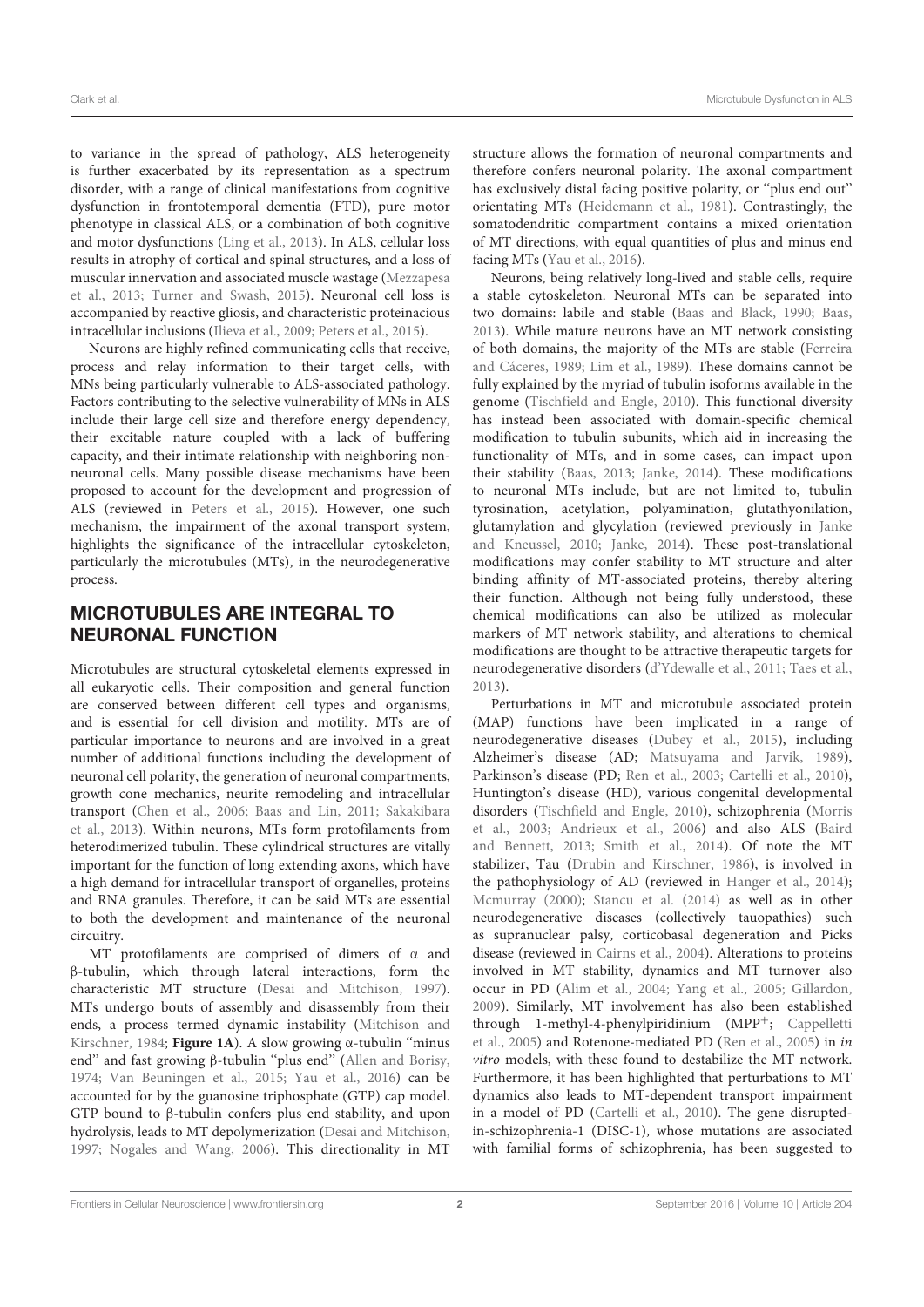

FIGURE 1 | Modifications to neuronal microtubules (MT) in amyotrophic lateral sclerosis (ALS). (A) Normal microtubule +TIP dynamics and kinesin/dynein transport, mRNA granule transport and chemical modifications. (B) Mutant superoxide dismutase 1 (SOD1) expression leading to microtubule hyperdynamics, increased +TIP protein density, decreased transport, increased acetylation, phosphorylation of microtubule associated proteins (MAPs) and accumulation of microtubule protein containing aggregates. A global decrease in Histone Deacetylase (HDAC) activity is also present. (C) Mutant TDP-43 (TARDBP) expression causes dysfunction in mRNA granule transport. Decreased local translation of MAP mRNA is also implicated in TDP-43 mutants. (D) Mutant TUBA4A expression alters microtubule dynamics and network stability, with unknown impact on +TIP proteins, transport or chemical modifications. Select mutations are incorporated into intracellular aggregates. (E) Energy depletion and calcium dysregulation generates increased microtubule depolymerization, tubulin guanosine triphosphate (GTP) cap hydrolysis, and increased MAP phosphorylation. (F) Neuronal oxidative stress leads to tubulin glutathionylation, increased microtubule depolymerization. decreased axonal transport and alterations to MAPs, with unknown impact on classical chemical modifications or +TIP proteins.

associate and interact with MT components (Morris et al., 2003; Callicott et al., 2005), further implicating MT alterations as a causal factor in multiple neurodegenerative disorders. Conversely, mutations to tubulin genes generally lead to disorders associated with dysregulated neurogenesis, due to abnormalities in neuronal migration, cellular division of progenitor cells, neuronal differentiation and induction of cell polarity. These disorders include lissencephaly, polymicrogyria, mirocephaly, cerebellar dysplasia and some occulomotor disorders (Francis et al., 2006; Guerrini et al., 2008; Tischfield et al., 2011).

In ALS, the consequence of MT dysfunction has classically been hypothesized as being due to the physical length of the axon in affected MNs, with alterations to MTs being thought to impact on axonal transport (De Vos et al., 2007; Millecamps and Julien, 2013). However, evidence for MT dysfunction having a primary role in ALS has significantly increased over the last 15 years. The recent identification of tubulin rare variants and their

impact on MT function, specific interactions with mutant and pathological proteins as well as altered function of MT-associated proteins and signaling pathways which affect MT dynamics, have all been implicated in ALS pathogenesis. This review article will consider the role MTs play in disease pathogenesis and potential mechanisms that may have an impact on MT function in ALS.

# THE GENETIC INHERITANCE OF ALS; RECENT INSIGHTS INTO MICROTUBULE FUNCTION

Familial genetics of ALS are being increasingly understood, in both the context of the mechanisms through which they act, as well as in the clinical phenotype presented (Marangi and Traynor, 2015; Peters et al., 2015; Turner and Swash, 2015). Moreover, the fact that MTs and their functions are a site of pathological convergence for various ALS mutations is becoming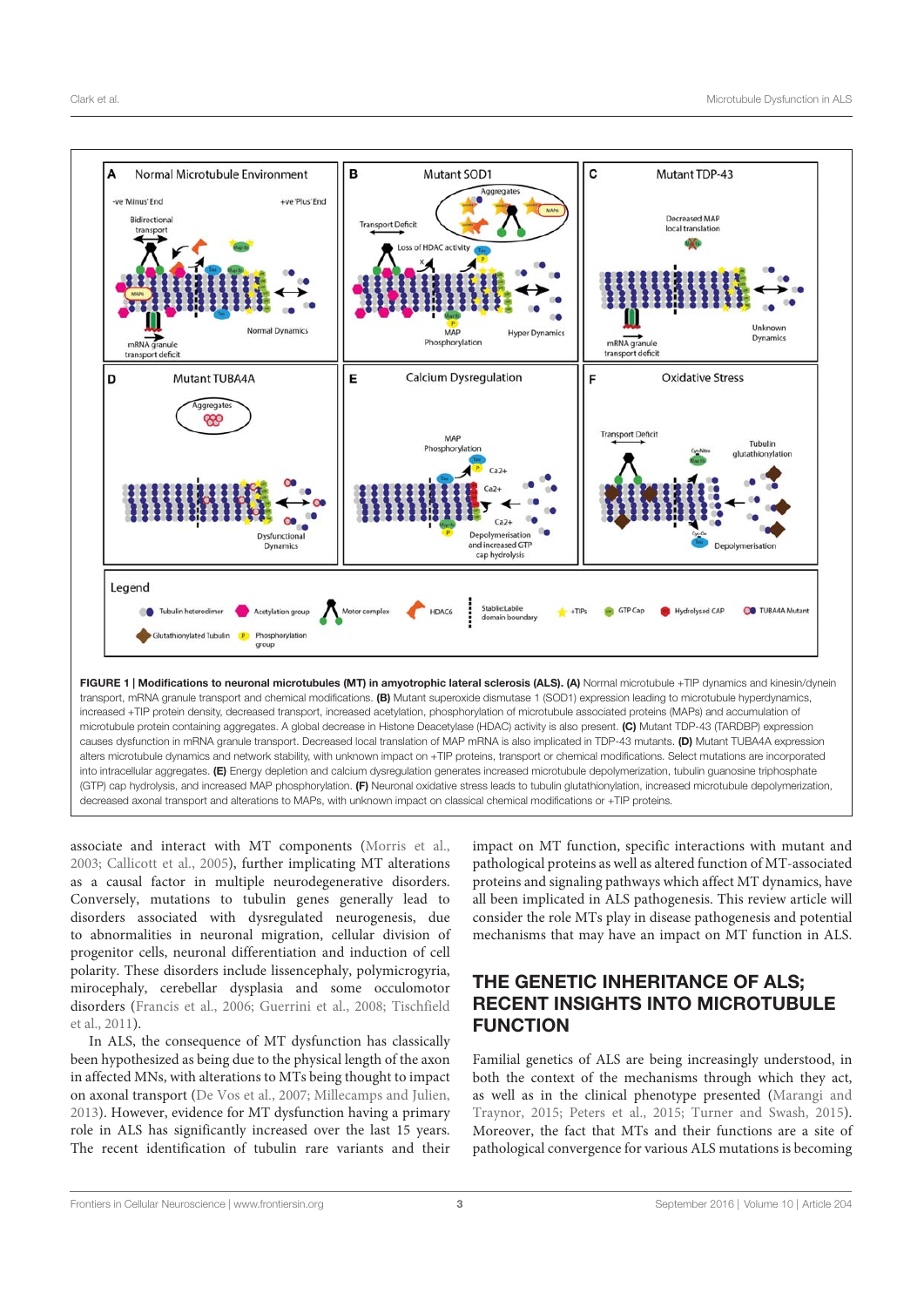increasingly appreciated. The first identified causative mutation for ALS was in the gene coding for superoxide dismutase 1 (SOD1), which was also used to generate the first animal model of the disease, the widely used SOD1<sup>G93A</sup> transgenic mouse (Rosen, 1993; Gurney et al., 1994). More than 160 different mutations to the gene encoding for SOD1 have been reported (Rosen, 1993; Al-Chalabi et al., 2012), accounting for approximately 20% of all familial forms of ALS (FALS; Andersen and Al-Chalabi, 2011; Robberecht and Philips, 2013). It has long been established that SOD1 mutations can cause axonal transport dysfunction, thus suggesting an interaction with the MT system (Warita et al., 1999; Ligon et al., 2005; Bilsland et al., 2010; Ikenaka et al., 2012). This has been reported to occur as early as embryonic day 13 in the SOD1<sup>G93A</sup> mutant mouse (Kieran et al., 2005). Recently, evidence has been published supporting the hypothesis that alterations to MT dynamics are driving MN dysfunction in these mice (Fanara et al., 2007; Kleele et al., 2014; **Figure 1B**). Indeed, mutant SOD1 has been implicated in the alteration of signaling cascades that may affect proper MT functioning, however, this process is still poorly understood (Evans et al., 2000; Nguyen et al., 2001; Vadlamudi et al., 2005; Lopez-Fanarraga et al., 2007; Ikeda et al., 2011; Zyss et al., 2011; Bunton-Stasyshyn et al., 2015).

Similarly, discoveries of mutations in RNA-processing proteins such as TDP-43 (TARDBP) and fused in sarcoma (FUS) were both identified as a cause of FALS and FTD, and subsequently used to generate further models of ALS (Gitcho et al., 2008; Kabashi et al., 2008; Sreedharan et al., 2008; Kwiatkowski et al., 2009; Vance et al., 2009). TDP-43 is associated with transcription repression (Ou et al., 1995), the regulation of splice variants (Buratti and Baralle, 2001), mRNA stability and/or transport (Tollervey et al., 2011). In disease, both mutated and wild-type TDP-43 mislocalize from the nucleus to the cytoplasm and form cytoplasmic inclusions (Neumann et al., 2006). FUS is also a nuclear DNA/RNA binding protein and is involved in various aspects of gene expression through mRNA metabolism and mRNA transport. Mutated FUS, similar to TDP-43, is mislocalized to the cytoplasm due to a loss of nuclear import signaling (Dormann et al., 2010). The similar function and mislocalization of these two proteins, TDP-43 and FUS, indicates that familial insults in neuronal degeneration may have common mechanisms. It has been found that TDP-43 interacts with MTs in the MT-dependant transport of mRNP granules (Kanai et al., 2004; Alami et al., 2014; **Figure 1C**). This transport is particularly important due to TDP-43's role in local mRNA translation of proteins in dendrites, axons and synapses, such as the neuromuscular junction (NMJ; Kanai et al., 2004; Belly et al., 2005; Fallini et al., 2012). Similarly, TDP-43 interacts directly with proteins involved in RNA transport (Freibaum et al., 2010). Mutated TDP-43 has recently been identified to impair axonal transport of mRNA in vivo, as well as the induced pluripotent stem cell (iPSC) derived MNs of patients with TDP-43 mutations (Alami et al., 2014). mRNP granule transport defects were independent of other transport reporter defects such as mitochondrial transport.

It was hypothesized that diminished transport of mRNA to compartments such as the axon and NMJ may lead to a decrease in proteins particularly important for NMJ maintenance and survival (Polymenidou et al., 2011; Lagier-Tourenne et al., 2012).

In 2009, two independent studies identified the hexanucleotide repeat expansion of the non-coding region of reading frame 72 on chromosome 9 (C9ORF72); a mutation that occurs in both sporadic ALS (SALS) and FALS, also FTD, at greater frequency than other, previously known mutations (DeJesus-Hernandez et al., 2011; Renton et al., 2011). Initially it was postulated that this abnormal repeat could be transcribed and may have some toxic function, however the exact mechanism of pathogenesis remains unclear (DeJesus-Hernandez et al., 2011). More recently it has been proposed that the presence of the repeat expansion may result in ''unconventional translation'' (Ash et al., 2013; Todd and Petrucelli, 2016). This leads to five dipeptide repeat proteins, which accumulate in neurons (Mori et al., 2013). It is still unknown whether these repeat expansions lead to a gain or loss of function mechanism, however support for C9ORF72 gain of function is growing (Todd and Petrucelli, 2016). While function of this repeat expansion is still under investigation, Droppelmann et al. (2014) have highlighted that possible interaction with MTs may exist, due to the C9ORF72 homology to a guanine nucleotide exchange factor (GEF) that signals Rab-GTPases. Rab-GTPases are involved in membrane trafficking of proteins (Levine et al., 2013; Droppelmann et al., 2014) and hence, may be dependent upon MTs.

Although the majority of FALS cases follow a dominant pattern of inheritance, mutations to Alsin (ALS2) have been found to exhibit a recessive pattern of inheritance (Hadano et al., 2001). Mutations in the ALS2 gene have been associated with the development of juvenile onset ALS, as well as a range of other conditions such as primary lateral sclerosis and hereditary spastic paraplegia (HSP; Eymard-Pierre et al., 2002; Panzeri et al., 2006), with 12 different mutations identified to contribute to the development of such conditions (Chandran et al., 2007). Many of these mutations result in a premature stop codon, therefore rendering the ALS2 protein non-functional (Yamanaka et al., 2006). ALS2 is a GEF, which promotes guanosine diphosphate (GDP) release and GTP binding onto target proteins, as well as the stimulation certain signaling cascades (Tudor et al., 2005). ALS2 mutations have been suggested to contribute to the pathogenicity of ALS through the disruptions of Rab5 dependent exocytosis, endosome trafficking and also glutamateassociated excitotoxicity, which is considered a hallmark of ALS pathology (Devon et al., 2006; Hadano et al., 2006; Lai et al., 2006). Indeed, ALS2 acts through signaling cascades that impact MTs, and whose loss of function may generate MT dysfunction; a process that requires further research (Tudor et al., 2005).

Vascular endothelial growth factor (VEGF) is a polymorphic risk factor for ALS, and its expression is reduced in patients (Brockington et al., 2006, 2010). A mouse model that produces decreased levels of VEGF develops a motor neurodegenerative phenotype, with behavioral deficits and cellular loss (Oosthuyse et al., 2001). VEGF mice show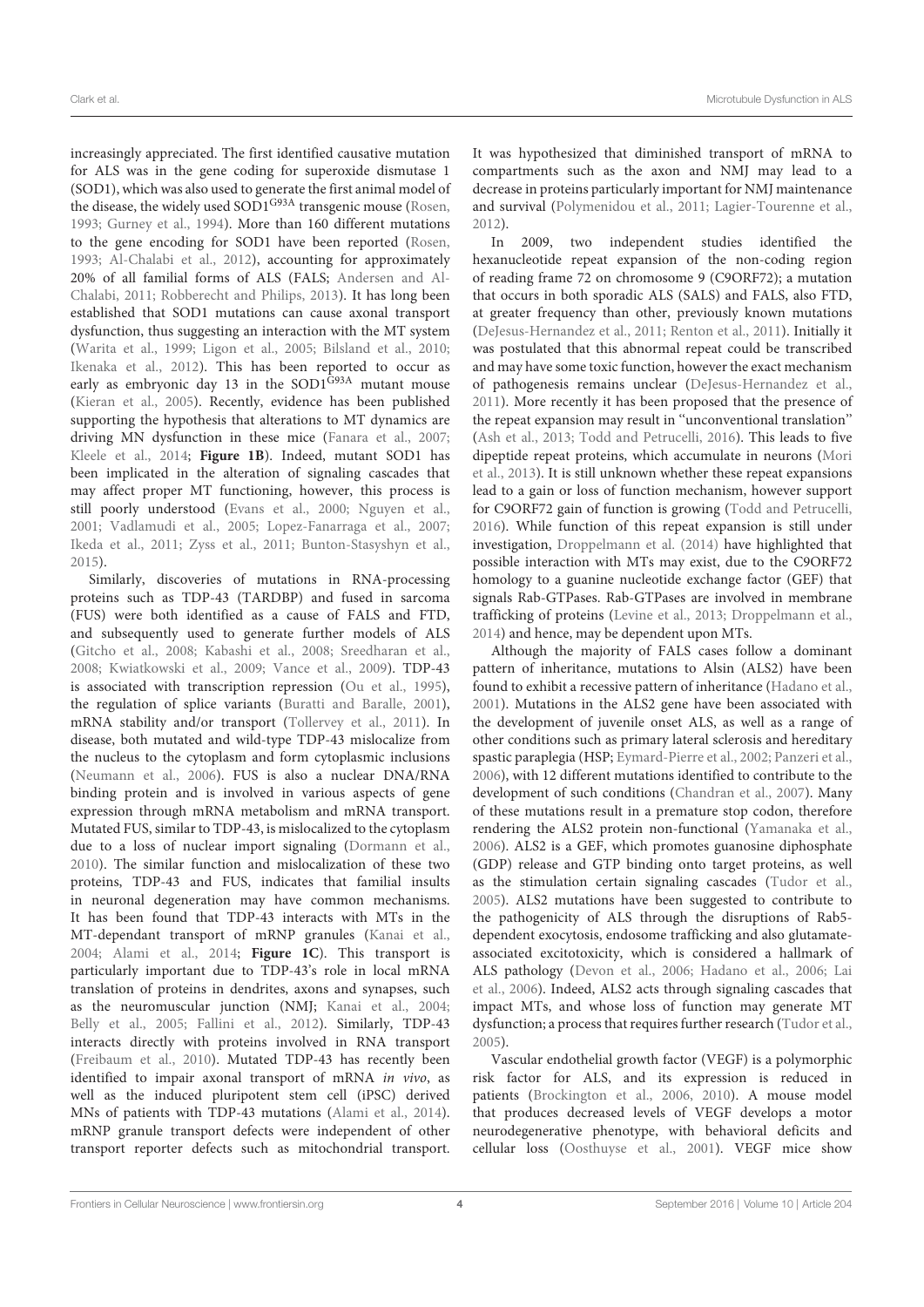decreased expression of the MAPs tau, MAP1b and MAP6, which has implications for stability of both the stable and labile domains of MTs in ALS (Brockington et al., 2010). Furthermore, genes relating to transport and dynein complex cargo loading are also down regulated. This occurs well before MN loss, but at the time of motor behavior phenotype generation. This may highlight a link between dysfunction of MTs and other identified genes, leading to MN dysfunction, followed by cellular demise (Brockington et al., 2010).

### MICROTUBULE PROTEIN MUTATIONS: A PRIMARY CAUSE OF ALS

Recent research has highlighted that mutations to MTs can also initiate adult onset MN dysfunction, suggesting that MTs may be a primary driver for ALS pathophysiology (Al-Chalabi et al., 1999; Puls et al., 2003; Gros-Louis et al., 2004; Wu et al., 2012; Smith et al., 2014). Smith et al. (2014) found dominant negative mutated variants in the TUBA4A gene on chromosome 2 in FALS patients. These mutations were reported to cause classical spinal onset ALS, with upper and lower MN loss (Smith et al., 2014), and in some cases, FTDlike symptoms. The mutated region normally interacts with β-tubulin and the motor domain of kinesins and other MAPs (Liu et al., 2012; Howes et al., 2014). These variants were further shown to ineffectively form tubulin dimers and displayed a decreased incorporation into protofibrils, inhibiting MT network stability (**Figure 1D**). Similarly, other mutations affecting the conformation of tubulin proteins may subsequently alter the assembly of tubulin, resulting in an unstable MT structure (Tischfield et al., 2011).

TUBA4A is ubiquitously expressed in all cell types, but at high levels in the nervous system (Rustici et al., 2013; Smith et al., 2014). The expression of TUBA4A also increases over time, possibly illuminating why mutations in these genes cause later age disease phenotypes, unlike congenital tubulin mutations, which generate developmental disorders (Tischfield et al., 2011; Hersheson et al., 2013). Further supporting this, and as highlighted by Smith et al. (2014) expression of the β-tubulin subunit, TUBB4A, whose mutations cause adult onset disease Torsion Dystonia Type 4, increases over time, similar to the expression pattern of α-tubulin TUBA4A (Hersheson et al., 2013). Further impacts of tubulin alterations in ALS can be shown in SALS patients, where there is a down regulation of  $\alpha$ -tubulin subunit genes (Jiang et al., 2005). However, how MT dynamics and transport are impacted as a result of TUBA4A mutations are still not clear. Future animal models of TUBA4A mutations will allow for the identification of its role in pathogenesis, particularly focusing on its age-dependant expression pattern.

Collectively, disease-causing mutations have shed light on an integral role for MTs in ALS. However, with the majority of ALS cases still seemingly sporadic, it remains unclear if altered MT function is the cause, or consequence, of upstream initiating pathogenic mechanisms.

# PATHOGENIC ALS MECHANISMS IMPACT ON MICROTUBULE STRUCTURE AND FUNCTION

Many mechanisms and molecular pathways involved in both the initiation and maintenance of ALS have been identified (Van Damme et al., 2005; Ferraiuolo et al., 2011; Peters et al., 2015). These include, but are not limited to, mitochondrial-dependant energy depletion, excitotoxicity and calcium dysregulation and cellular oxidative stress. The interplay between these disease mechanisms and insults to MTs are not well understood, however, it is becoming increasingly appreciated that MTs may act as a site for mechanistic convergence, as they are impacted by various pathogenic molecular mechanisms associated with ALS.

# Motor Neurons are Metabolically **Demanding**

One such pathological mechanism is mitochondria-dependant energy depletion. A study conducted by Park et al. (2013) highlighted that energy depletion itself could be a cause of MT depolymerization, which may in turn further promote energy depletion through the inability of the MTs to facilitate movement of mitochondria (Park et al., 2013; **Figure 1E**). Interestingly, MT pathology was identified prior to alterations to mitochondrial swellings, suggesting it may be a primary event in energy depletion and axon degeneration. This inability to recycle mitochondria may contribute to the abnormal accumulations of these organelles as observed in mutant SOD1 transgenic mice (Sotelo-Silveira et al., 2009). However, aberrant calcium dysregulation as a result of mitochondrial energy depletion, an identified toxic mechanism in ALS, does not seem to directly be a cause of MT dysfunction, suggesting that other, as yet unidentified, mechanisms may be at play (Park et al., 2013).

# Excitotoxicity and Calcium Dysregulation Affects Microtubules

Excitotoxicity has also been identified as a primary mechanism in the initiation and maintenance of ALS (Van Damme et al., 2005; Blizzard et al., 2015). Excessive influx and concentrations of intracellular  $Ca^{2+}$ , whether from damaged mitochondria (Jaiswal, 2014), glutamatergic over stimulation, lack of glutamate clearance or a loss of  $Ca^{2+}$  buffering capacity, can lead to MN death (Heath and Shaw, 2002).  $Ca^{2+}$ concentrations also have an effect on MT-based transport of mitochondria through inhibition of attachment of kinesins to MTs (Wang and Schwarz, 2009). Indeed, excessive intracellular  $Ca<sup>2+</sup>$  can lead to aberrant cyclin-dependent kinase 5 (CDK5) activity, which is particularly prominent in the SOD1 mouse model of ALS (Patzke and Tsai, 2002). Moreover, Ca<sup>2+</sup> can interact directly with MTs, altering their dynamics (O'Brien et al., 1997; **Figure 1E**). Interestingly, heightened  $Ca<sup>2+</sup>$  concentrations are sufficient to cause MAP containing MT preparations to depolymerize, due to an increase in

Frontiers in Cellular Neuroscience | www.frontiersin.org 5 5 September 2016 | Volume 10 | Article 204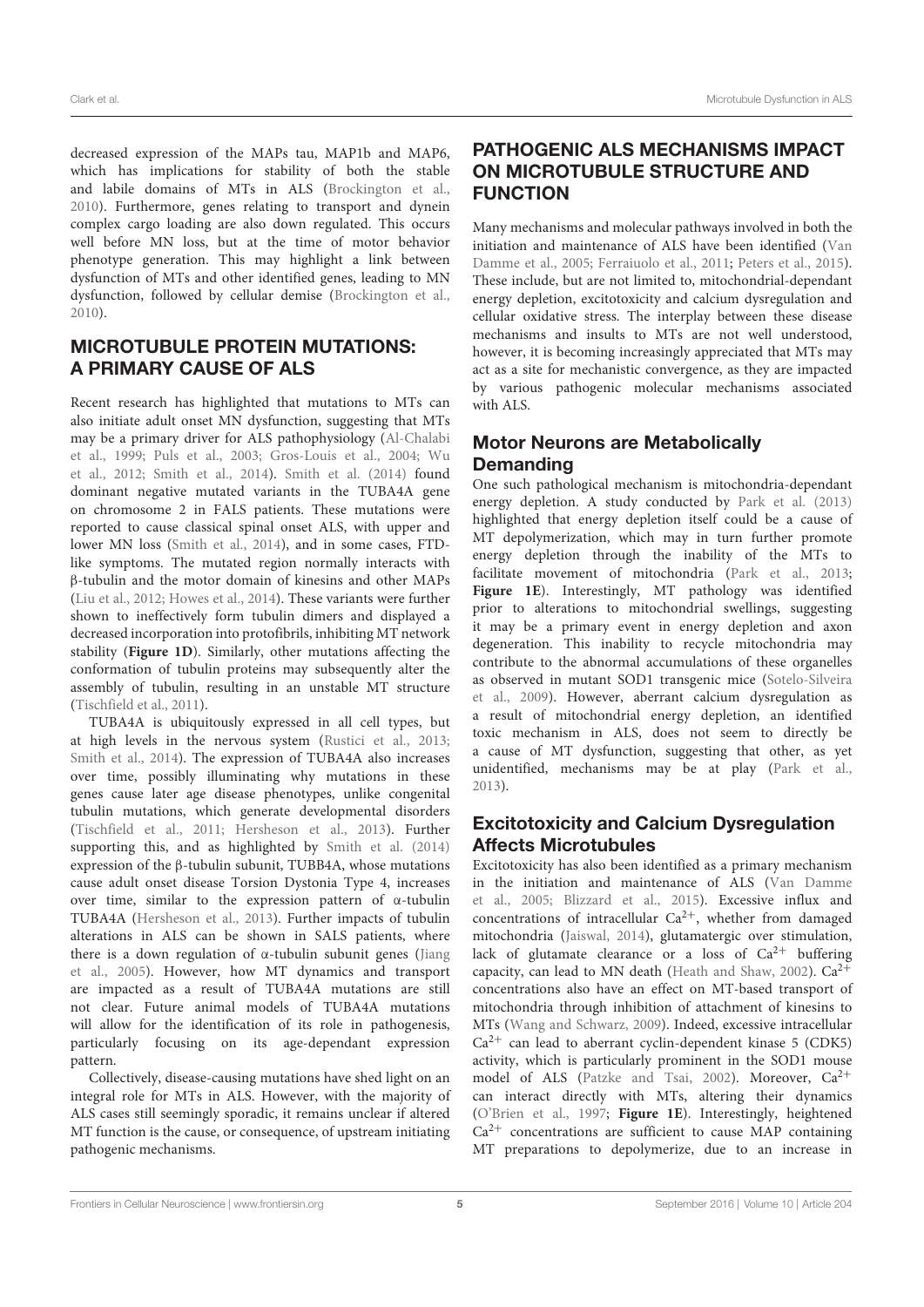β-tubulin GTP cap hydrolysis. Furthermore, Ca2<sup>+</sup> can cause MAP2 loss and MT depolymerization in dendrites treated with NMDA, through calpain proteolysis of MAP2; however, it remains unclear if MT destabilization occurs prior to MAP2 loss (Hoskison et al., 2007). Excitotoxicity has also been shown to have an impact on retrograde transport machinery (Fujiwara and Morimoto, 2012). Indeed, this insult leads to caspase activation and subsequent cleavage and disintegration of the cytoskeleton, reported to be downstream of MT events (King et al., 2013). However, investigation of low dose, long lasting, chronic excitotoxic effects on both MT dynamics and transport are yet to be completed, as recognized ALS insults are chronic or accumulative in their nature. Investigations such as these will identify whether biologically relevant levels of neuronal excitotoxicity alter MT dynamics and transport first, or contrastingly activate the CDK5-p25 and caspase pathways, which lead to cellular pathology.

# Oxidative Stress and The Effects on **Microtubules**

Oxidative stress occurs due to the build-up of oxidative species, which while being a process of general aging of an organism, can cause uncontrollable oxidation of proteins or molecules, leading to cellular dysfunction. Therefore, homeostatic control of reactive oxygen species (ROS) is required for proper cell function. Uncontrollable ROS production and cellular oxidation leads to a number of neurodegenerative diseases (Andersen, 2004). Relevant to ALS, and in addition to  $Ca^{2+}$  toxicity, dysfunctional mitochondria can also drive uncontrollable ROS production (Tahara et al., 2009). While ROS are required for cytoskeletal remodeling and during axonal growth (Munnamalai and Suter, 2009; Wilson and González-Billault, 2015), aberrant ROS and an increased oxidative environment can lead to deleterious impacts on MTs, particularly oxidation of tubulin and selected MAPs (Landino et al., 2004). Although still poorly understood in neurons, increasing ROS in myocytes increase MT depolymerization (Drum et al., 2016). Both α- and βtubulin contain Cys residues that have the capacity to oxidize (Landino et al., 2007; Wilson and González-Billault, 2015). Oxidative species added to purified tubulin preparations can cause a reduction in polymerization, and increase MT depolymerization, similar to that of increased  $Ca^{2+}$  levels (Landino et al., 2007; **Figure 1F**). Moreover, it has been established that oxidative stress affects MT integrity; this is evidenced by the presence of methionine sulphaoxides in the β-III tubulin in the brain of AD patients (Boutte et al., 2006). Furthermore, glutathionylation of tubulin, particularly in MNs, occurs during oxidative phases, altering MT dynamics and structure (Carletti et al., 2011). Indeed, the MAPs tau and MAP2 contain Cys residues, which when oxidize, impede MAP function, thus causing MT stability issues (Landino et al., 2004). Others have identified that recapitulating neuronal oxidative stress through the addition of hydrogen peroxide inhibits axonal transport, prior to

mitochondrial dysfunction or axonal degeneration (Fang et al., 2012).

# ALTERED REGULATION OF MICROTUBULE DYNAMICS HAS BEEN ASSOCIATED WITH ALS

Changes to microtubule dynamics in ALS have also been reported, particularly increases to MT dynamic instability. Fanara et al. (2007) identified that hyperdynamic MTs were present in the SOD1G93A mouse model of ALS, and modulation of MT dynamics can ameliorate disease progression. A subsequent study found that MTs are indeed more dynamic, with an increase in end binding-protein 3 (EB3) +TIP comets on sciatic nerve axonal MTs in the SOD1<sup>G93A</sup> mouse in comparison to unmutated individuals (Kleele et al., 2014). EB proteins are +TIP MAPs that bind to the growing phase of the labile domain of MTs, aiding in both dynamics and microtubule interactions with other intracellular objects. Increases in +TIP comets signify that the microtubule network is hyperdynamic. It was found that increased MT dynamics consequently slowed axonal transport, occurring presymptomatically (Fanara et al., 2007; Bilsland et al., 2010). Axonal transport dysfunction is then followed by an increase in neuronal pathology and subsequent mortality (Collard et al., 1995; Sasaki and Iwata, 1996; Williamson and Cleveland, 1999; Sasaki et al., 2004). Pharmacological amelioration of MT hyperdynamics not only reverses axonal transport deficits, but also improves clinical symptoms and survival (Fanara et al., 2007). This hints that hyperdynamics can indeed drive transport deficits, followed by cell demise; however, this process is still poorly understood. A possible mechanism through which SOD1 mice develop MT hyperdynamics may be through the interaction of mutant SOD1 and tubulin (Kabuta et al., 2009). Interestingly mutant SOD1/tubulin interactions do not diminish the free tubulin pool; however, it generates a destabilizing effect on MT.

Kabuta et al. (2009) suggest that homology exists between the site of mutant SOD1 binding to tubulin and the binding site of MT destabilizing agents such as colchicine and nocodazole. This may indicate that mutant SOD1 interacts in a similar manner to the MT destabilizing agents, increasing the dynamic instability of MT labile domains, leading to a reactive, hyperdynamic phenotype. A phenomenon less often considered in ALS research is the impact that intracellular aggregates, consisting of proteins such as misfolded SOD1 and neurofilaments (NFs), may have on microtubule dynamics. Indeed, these aberrant structures have the propensity to incorporate many different cytosolic proteins into the aggregate mass, with MT proteins being particularly prone in aggregate localization. This may be an interesting avenue of research as a recent study showed that decreasing the NFs in a pmn mice improves aberrant microtubule dynamics and instability that is associated with this model (Yadav et al., 2016).

An increasing and popular notion is that alterations to transport proteins, tubulin, other MAPs or the dysregulation of MT dynamics can result in aberrant MT structure and function, leading to either developmental disorders or degenerative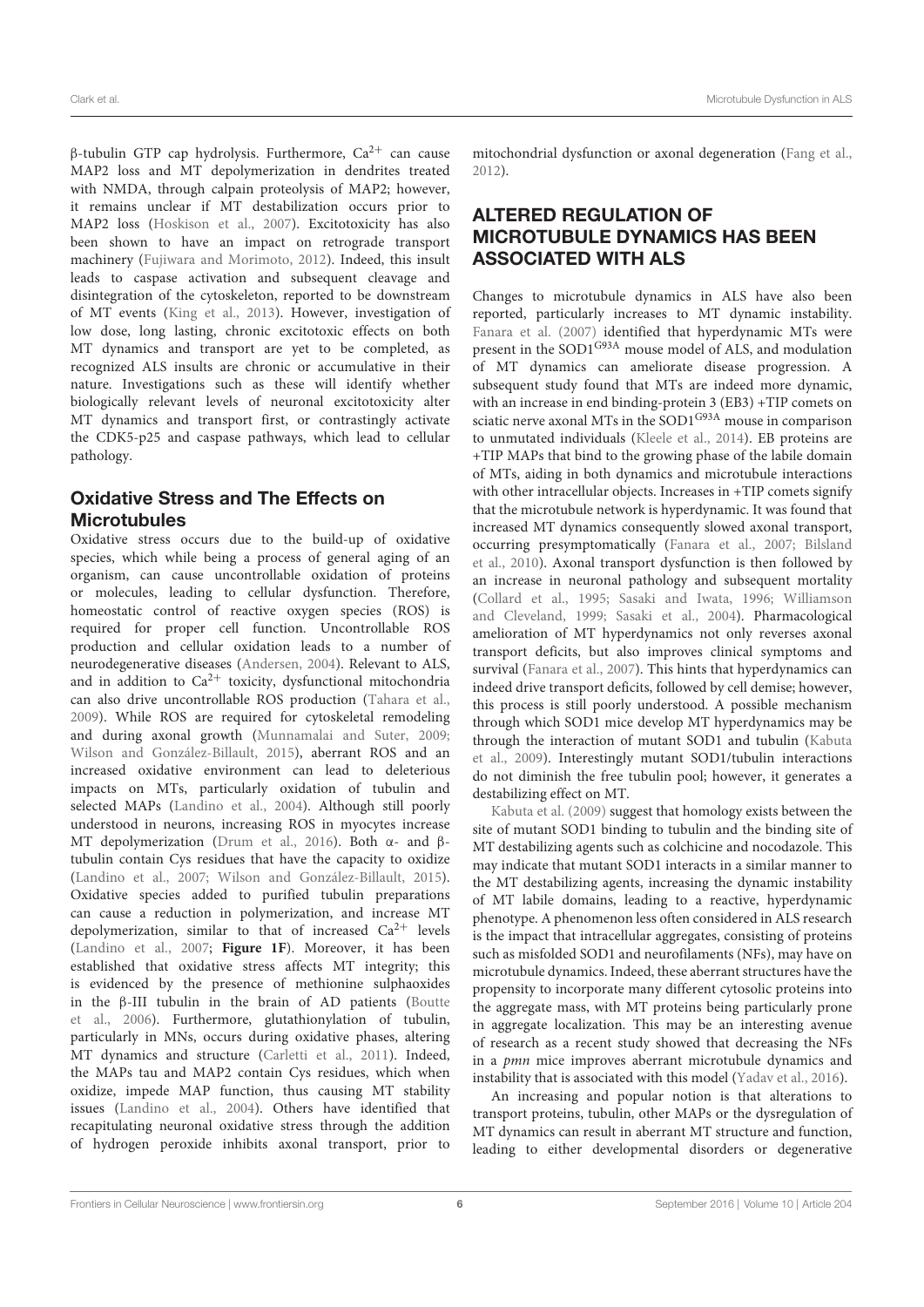phenotypes, such as that in ALS (Dubey et al., 2015). Mechanisms driving these alterations in MT dynamics are not well understood, nor are the hypothesized subsequent transport dysfunctions. Identification of whether dysfunction of MT dynamics is a common pathology between familial mutations and sporadic disease is paramount to understanding both disease onset and also its maintenance.

# COULD MOTOR PROTEIN DYSFUNCTION DRIVE ALS PATHOLOGY?

Intracellular transport is a major function of neuronal MTs, with alterations in transport associated with a number of neurodegenerative diseases (reviewed in Millecamps and Julien, 2013). Cortical and spinal MNs are thought to be particularly vulnerable to transport dysfunction, due to their axonal length. It is becoming increasingly appreciated that alterations to MT dynamics precede, and thus may aberrantly affect, axonal transport, and that the resultant transport defect can have deleterious effects on neuronal function (Hurd and Saxton, 1996; Fanara et al., 2007; Bilsland et al., 2010; Cartelli et al., 2010; Dubey et al., 2015). The transport MAPs, kinesin and dynein, act as carriers for organelles, proteins and other cellular cargo in a directionally-dependant manner. Kinesin motor proteins transport cell cargo toward the plus end of the MT (anterograde), whereas dynein transport in the minus end direction (retrograde; Maday et al., 2014). Kinesin can have an impact on the stability of MTs, and expression of KIF5, a kinesin motor protein isoform, has been found to be decreased in the spinal cord and sciatic nerves of a mutant SOD1 mouse model (Maximino et al., 2014). This indicates that altered MT-dependent transport may be depleting MNs via the generation of an energy and signaling deficit. This is also substantiated in a study by Tateno et al. (2009), who showed that kinesin-associated protein 3 (KAP3), a kinesin subunit responsible for binding cargo such as choline acetyltransferase (ChAT), was selectively vulnerable to co-aggregation with misfolded SOD1 (Tateno et al., 2009). This phenomenon was also reported to occur in human SOD1 FALS patients, possibly illuminating a further source of MN vulnerability to dysfunctional transport of specific cargos in ALS.

Dynein, in conjunction with its molecular binding partner and activator, dynactin (DCTN1), is also vulnerable, both as a primary driver of ALS and also as a site of convergence of ALS insults (Ligon et al., 2005). Dynein interacts with mutant SOD1 and is located in proteinacious aggregates in SOD1 mice (Ligon et al., 2005; **Figure 1B**). Mutant SOD1 also interacts directly with the assembled dynein-dynactin complex, occurring prior to disease onset, at a similar age when retrograde dynein-mediated axonal transport dysfunction occurs in SOD1G93A mice (Zhang et al., 2007; Bilsland et al., 2010). The functional consequence of this is yet to be determined, however detrimental impacts of transport dysfunction on the ubiquitin-proteasome system and protein autophagy may create a positive feedback loop, whereby proteins are caught in the incorrect cellular compartment, which compounds aggregation (Goldberg, 2003; Ström et al., 2008; Takalo et al., 2013). Similarly, bidirectional transport of mitochondria is affected presymptomatically, highlighting the cargo and directional specificity of axonal transport dysfunction in this model; however, the exact mechanism is not well understood (Bilsland et al., 2010). Mutations to the p150Glued subunit of DCTN1 are associated with MN degeneration and ALS (Münch et al., 2004, 2005; Levy et al., 2006; Laird et al., 2008). The mutation distorts the folding of the MT-binding domain. An autosomal dominant variant has also been reported to concurrently cause FTD (Münch et al., 2005), highlighting the role of motor proteins in other neurodegenerative diseases.

Expressions of motor protein genes are altered in SALS patients and in mutant SOD1 mouse models. A reduction in dynactin-1 expression is observed, in the absence of alterations to kinesin and dynein expression; down regulation occurs prior to the deposition of NF protein aggregates (Jiang et al., 2007; Rustici et al., 2013). Furthermore, a polymorphism and reduced expression in kinesin-associated protein 3 (KIFAP3) correlates with an extended life span in SALS patients (Landers et al., 2009); however, how this affects transport is unknown. Interestingly, in mutant SOD1 mice, KIFAP3 expression in increased early in the diseases clinical course (Dupuis et al., 2000). Similarly, a number of cytoskeletal genes are altered in the SOD1<sup>G93A</sup> mouse spinal cord and sciatic nerve, dependant on both age and MN sub compartment evaluated (Maximino et al., 2014). Similar gene expression changes were found in SALS patients, having a decrease in MAP2, MAP1b and tau protein expression, which is also seen in the mutant  $SOD1^{\tilde{G}37R}$  mouse model (Farah et al., 2003; Jiang et al., 2007). Motor proteins are also susceptible to alterations in tau levels, as observed in tauopathies, which retard anterograde motor transport (Ebneth et al., 1998). Tau alters the flux at which kinesin and dynein motor complexes bind to the MTs, but not the speed at which they travel the MT tracks (Trinczek et al., 1999), suggesting alterations to tau levels on MTs may impact transport where tau pathology and dysfunction is present. Indeed, multiple upstream effectors such as altered dynamics, MAP dysfunction and protein-protein interactions can produce aberrant axonal transport.

# MICROTUBULE ASSOCIATED PROTEIN ALTERATIONS ALSO CONTRIBUTE TO ALS PATHOLOGY

MAPs facilitate MT functions such as cytoskeletal interactions, intracellular signaling and modification of MT dynamics and stability. Indeed, MAPs are thought to "tune" MT dynamics through both direct and indirect interactions (Tortosa et al., 2013; Sayas et al., 2015). Alterations to MAPs are observed in ALS, and are mainly due to the impact of dysregulated signaling and aberrant phosphorylation events. Indeed, MAP dysfunction is a downstream effect of many ALS-related pathological mechanisms. Aberrant hyperphosphorylation and mutations to the MAP tau are associated with neurodegenerative disorders, such as AD, tauopathies and ALS/FTD (Hanger et al., 2014; Stancu et al., 2014; Huang et al., 2015; Baas et al., 2016). Tau is an axonal specific MAP that localizes to labile domains of MTs (Black et al., 1996).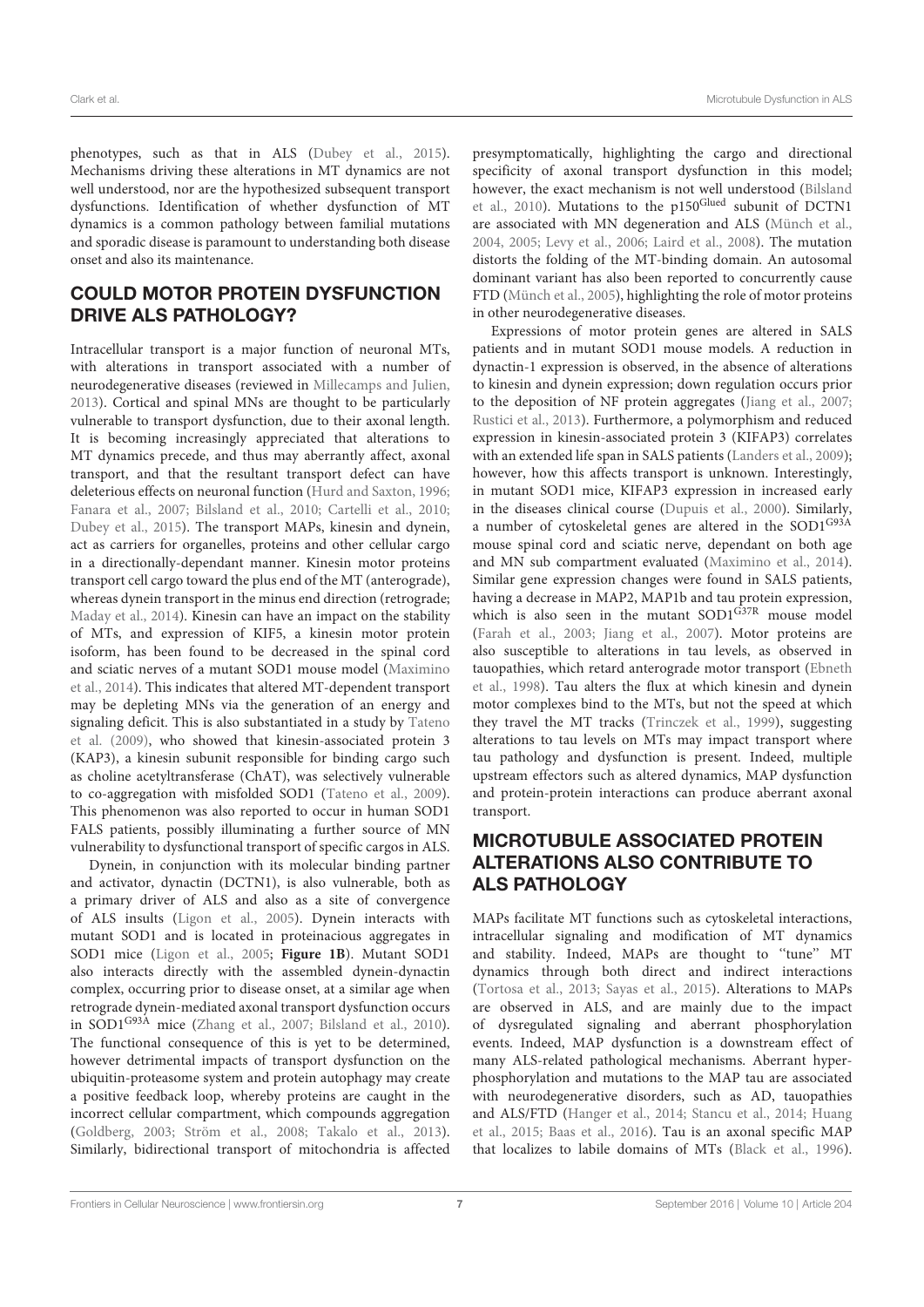It is found throughout the axonal MT network. Tau alters MT dynamics by increasing the stability of the labile domain, preventing its depolymerization, while promoting assembly (Brandt and Lee, 1993; Panda et al., 1995). Tau influences MT dynamics, as it interacts directly with EB proteins and is required for the localization and density of EB proteins to the plus ends of MTs (Sayas et al., 2015). Another means by which tau mediates MT stability is its role in protecting MTs from the enzymatic severing by katanin (Kempf et al., 1996; Qiang et al., 2006), a process that is thought to be impacted upon in AD and tauopathies, due to the loss of tau-MT localization when tau is phosphorylated (Sudo and Baas, 2011). There are reports of hyper phosphorylated and insoluble tau deposits in cortical neurons of sporadic ALS patients (Strong et al., 2006). Furthermore, mouse models of mutant SOD1 show increased tau phosphorylation (Nguyen et al., 2001); and SOD1 Drosophila models show increased tau toxicity and neuronal degeneration attributed to by tau phosphorylation (Huang et al., 2015). Moreover, mouse models generating hyper activated CDK5, a kinase that causes aberrant tau phosphorylation, show increases in cytoskeletal disintegration and axonal swellings (Ahlijanian et al., 2000). Interestingly, lowering the expression of tau does not improve the phenotype of mutant SOD1 mice, suggesting that while it may play a role in disease progression, it is not necessary for neuronal pathogenesis (Taes et al., 2010). However, identification of tau-mediated alterations to microtubule dynamics in ALS are yet to be completed, and is a necessary avenue of research.

Another MAP that may play an important role in ALS is MAP1b. MAP1b has been shown to play a role in neurite and dendritic spine dynamics, having been identified to be enriched in zones of high MT dynamic instability, such as axonal growth cones and branch points and dendritic spines (Gonzalez-Billault et al., 2001; Tortosa et al., 2011; Villarroel-Campos and Gonzalez-Billault, 2014; Ketschek et al., 2015). Furthermore, MAP1b function can be regulated by phosphorylation at specific sites, which alters its interactions with other cytosolic proteins (Lucas et al., 1998; Villarroel-Campos and Gonzalez-Billault, 2014). MAP1b preferentially binds to, and stabilizes, the labile domain of MTs. MAP1b has recently been implicated in mutant TDP-43 pathology (Feiguin et al., 2009; Alami et al., 2014; Coyne et al., 2014). It was identified that mutated TDP-43 leads to a reduction in local NMJ translation of the MAP1b homolog futsch in a Drosophila model of ALS (Coyne et al., 2014). MAP1b also sequesters the plus TIP binding protein EB3 from the growing plus ends of MTs (Tortosa et al., 2013). MAP1b over expression leads to a loss of EB3 colocalization, and down regulation leads to an increase in EB3 binding to the MT, inducing MT stability defects and aberrant growth (Tortosa et al., 2013). This may not only be in part due to the physical interactions of MAP1b with EB3, but also due to MAP1b's role in certain signaling cascades, in which end binding proteins and MT dynamics can be affected (Montenegro-Venegas et al., 2010; Villarroel-Campos and Gonzalez-Billault, 2014; Ketschek et al., 2015). Therefore, MAP1b, through multiple mechanisms, affects dynamic pools of MTs due to roles in

signaling and by direct physical interactions (Tymanskyj et al., 2012).

Histone Deacetylase 6 (HDAC6) deacetylates lysine 40 on α-tubulin, which is the hallmark of MT stability. Alterations to the function and expression of HDAC6 therefore have implications for MT transport (Reed et al., 2006). Indeed, this is found to be the case in SOD1 mouse models of ALS. Interactions between HDAC6 and mutant SOD1 lead to the development of intracellular aggregates containing HDAC6 in vitro and consequently result in the inhibition of HDAC6 deacetylase activity (Gal et al., 2013). This sequestering of HDAC6 reduces its deacetylating action, resulting in greater tubulin acetylation. Furthermore, HDAC6 facilitates the degradation of poly-ubiquinated proteins, such as SOD1 and TDP-43, through the autophagosome (Kawaguchi et al., 2003; Lee et al., 2015). Permanent binding of HDAC6 to mutant SOD1 may account for the loss of deacetylase activity and the increase in SOD1 aggregates due to ineffective action of HDAC6 in protein degradation pathways, effectively providing a doublehit mechanism (Gal et al., 2013). Gal et al. (2013) hypothesized that the described SOD1-HDAC6 model leads to an increase in axonal transport in mutant SOD1 mice; therefore increasing the transport, spread and deposition of misfolded SOD1 aggregates. Deletion of HDAC6 in vivo delays disease progression in SOD1G93A mice, highlighting a possible non-cell autonomous action of HDAC6 that may add to the diseases phenotype, or the gain of function of the SOD1-HDAC6 complex in these mice (Taes et al., 2013). However, the increase in acetylation in mutant SOD1 models is counter-intuitive to the identified increase in microtubule dynamics: acetylation is a marker of stable microtubule domains, highlighting the need for further research (Fanara et al., 2007; Gal et al., 2013; Kleele et al., 2014). Furthermore, HDAC6 has been identified as a substrate of TDP-43; TDP-43 and FUS act in a complex to regulate HDAC6 expression (Fiesel et al., 2010; Kim et al., 2010), indicating that a number of mutations may impact HDAC6 activity, although, these are yet to be explored.

Stable, polyaminated domains of neuronal MTs are associated with MAP6 (originally stable-tubule-only-peptide—STOP), a protein that confers cold stability on MTs. MAP6 also prevents destabilization of MTs by pharmacological means (Slaughter and Black, 2003; Baas et al., 2016). Microtubule dysfunction as a primary driver of neurological pathology has been highlighted by the development of the MAP6 knockout mouse model. Interestingly, MAP6 knockout mice develop a schizophreniclike phenotype, which can be rescued by pharmacologically increasing MT stability (Andrieux et al., 2006). This is also associated with transport deficits, with evidence suggesting it may be driven by a loss of network stability; pharmacologically increasing MT stability ameliorates this phenotype (Daoust et al., 2014). Of further interest is the identified localization of MAP6 to NF spheroids in the cortex and spinal cord of ALS patients (Letournel et al., 2003). However, the exact impact this has on disease is still not understood. In addition, MAP6 has been found to impact dendritic lysosome transport and trafficking, which can be impaired by the expression of an FTD risk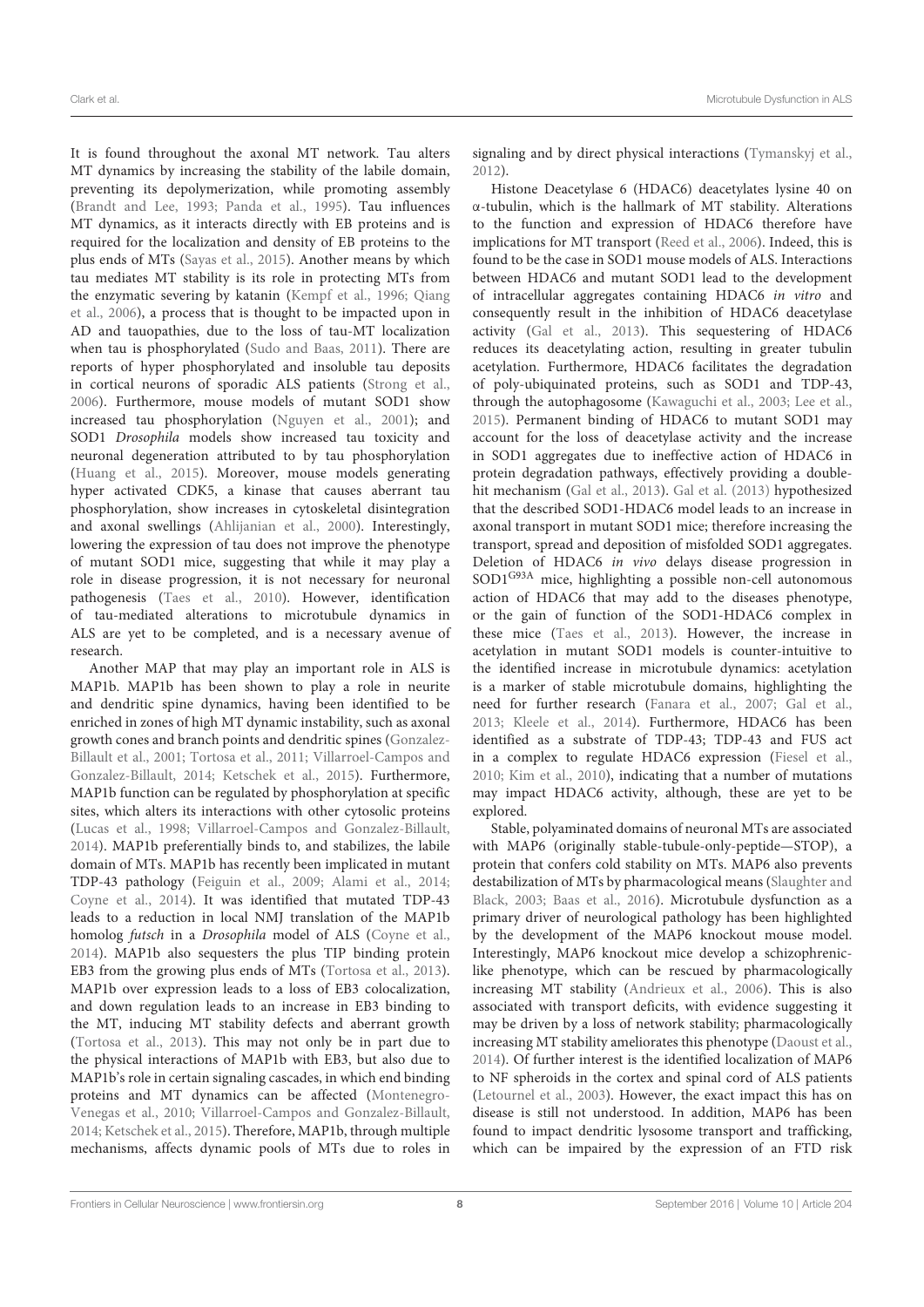factor with TDP-43 pathology (Kim et al., 2010; Schwenk et al., 2014).

MTs also interact with other cytoskeletal networks, such as the neuronal microfilament actin, and the neuronal specific NFs and are known to influence MT structure and function. Although current understanding of the interactions between these filaments is not fully appreciated, shared signaling cascades (Wittmann and Waterman-Storer, 2005) and shared associated or connecting proteins (Goryunov and Liem, 2016) are potential mechanisms underlying this communication. Cytoskeletal elements may affect one another in a more direct mechanism. This is evidenced by key proteins associated with actin assembly, such as formins, which bind to and regulate MT dynamics (Bartolini et al., 2008). Alternately, the MT TIP protein EB1 also has binding sites on actin, but this binding is mutually exclusive, and therefore competitive exclusion affects the stability neuronal MTs (Alberico et al., 2016). Importantly, NF accumulations are present in several neurodegenerative diseases, including ALS, and reviewed previously (Vickers et al., 2009). It has been suggested that accumulation of NF contributes to axonal degeneration by impeding axonal transport, causing defects in the cells' ability to maintain the synapse (Collard et al., 1995). Depletion of NFs has been observed to increase lifespan and improve the phenotype of SOD1 mice (Williamson et al., 1998). While aggregation of misfolded proteins such as SOD1 and NF in ALS has been suggested to cause axonal transport dysfunction, the sequestration of toxic, misfolded protein or hyper phosphorylated proteins into subcellular compartments may in turn be neuroprotective (as previously reviewed in Patzke and Tsai, 2002; Takalo et al., 2013). This sequestration potentially reduces toxic oligomer interaction with endogenous proteins required for cellular function, or may act as a "sink" for aberrant phosphorylation; and therefore may extend the life of the cell. Alternately, this compartmentalization may detrimentally cause the sequestration of endogenous proteins that preferentially bind to aggregate proteins, and is still a cause for debate (Tateno et al., 2009).

Collectively, accumulating evidence indicates that MTs and their associated proteins may play an important role in both the initiation and progression of ALS. MT dysfunction may sit on a pathological continuum, whereby MTs can act as the primary driver of MN degeneration, or where other genetic or molecular mechanisms converge to cause MT pathology. Indeed, MT dysfunction in ALS points to aberrant alterations in dynamics, with resultant dysregulated axonal transport driving disease pathogenesis and ultimately cytoskeletal and cellular destruction. Thus these disease processes offer attractive targets for therapeutic intervention.

# TARGETING NEURONAL MICROTUBULES FOR THERAPY: AN APPROACH FOR ALS

The only available treatment for ALS is the anti-excitotoxic drug, Riluzole. Riluzole acts on the presynaptic neuron to limit the release of glutamate into the synapse therefore reducing the excitotoxic effect of glutamate on the postsynaptic

cell (Bensimon et al., 1994). Notwithstanding the reduction in excitotoxicity, treatment strategies involving riluzole have limited effectiveness, and are only able to extend patient life by approximately 3–6 months (Gurney et al., 1998). ALS is a multi-factorial disease, with many cellular components affected; therefore there are a range of available targets for therapy, however many of them have had limited success (Turner and Talbot, 2008). This review has discussed MT involvement in ALS and in particular how dynamics and function are impaired in disease states. Pharmacological manipulation of MTs to improve disease phenotype offers an attractive target in ALS. Indeed, this therapeutic approach has previously been undertaken in multiple neurodegenerative disease models, including ALS.

Fanara et al. (2007), established that hyperdynamic neuronal MTs were present in a SOD1 mouse model of ALS and administered the MT modulating agent noscapine to attenuate this phenotype. Noscapine, which can cross the blood brain barrier (BBB) effectively dampens hyperdynamics, leading to less depolymerization and polymerization events from occurring at the growing plus tip of the MT (Landen et al., 2002, 2004). Noscapine treatment extended lifespan, attenuated MT dynamics and normalized aspects of axonal transport. This in itself gives evidence for hyperdynamics driving transport deficits in these mice. However, more cargo-specific and rate-specific transport assays are required to identify if this is the case. Moreover, this study provides supporting evidence for the use of MT stabilizing agents in the treatment of ALS.

HDAC6 inhibitors and HDAC knockout mice have also been trialed to improve outcomes in ALS models, with the intention of increasing the acetylation of stable MTs to improve stability and axonal transport. The inhibition or removal of HDAC6 was found to improve the phenotype of mutant SOD1 mice (Taes et al., 2013). However, axonal transport was not directly measured. A similar study utilizing HDAC6 inhibition in Charcot-Marie-Tooth (CMT) disease showed an improvement in axonal mitochondrial transport, supporting HDAC6 inhibition as a candidate therapeutic for multiple neurodegenerative diseases (d'Ydewalle et al., 2011).

Direct MT stabilizing agents have been previously used in the medical setting in the treatment of cancers, as the addition of these agents perturb the formation of the mitotic spindle and therefore inhibit cell division (Schiff et al., 1979). The most studied MT targeting agent taxol has, in the last decade, developed a newfound use in modulating MTs in neurodegenerative diseases (Michaelis et al., 2006; Brunden et al., 2011; Das and Miller, 2012; King et al., 2013). At high doses, taxol treated systems develop over-stabilized MTs, preventing cell division in cancer cells; however, this can generate a painful peripheral neuropathy (Reyes-Gibby et al., 2009). At lower doses taxol has been found to limit MT depolymerization and stabilize the MT network in a number of neurodegenerative models (Michaelis et al., 2006; Brunden et al., 2011; Das and Miller, 2012; King et al., 2013). Indeed, treatment of an in vivo tauopathy model with taxol improves MN fast axonal transport, highlighting the therapeutic potential of taxol for disorders effecting MNs (Zhang et al., 2005).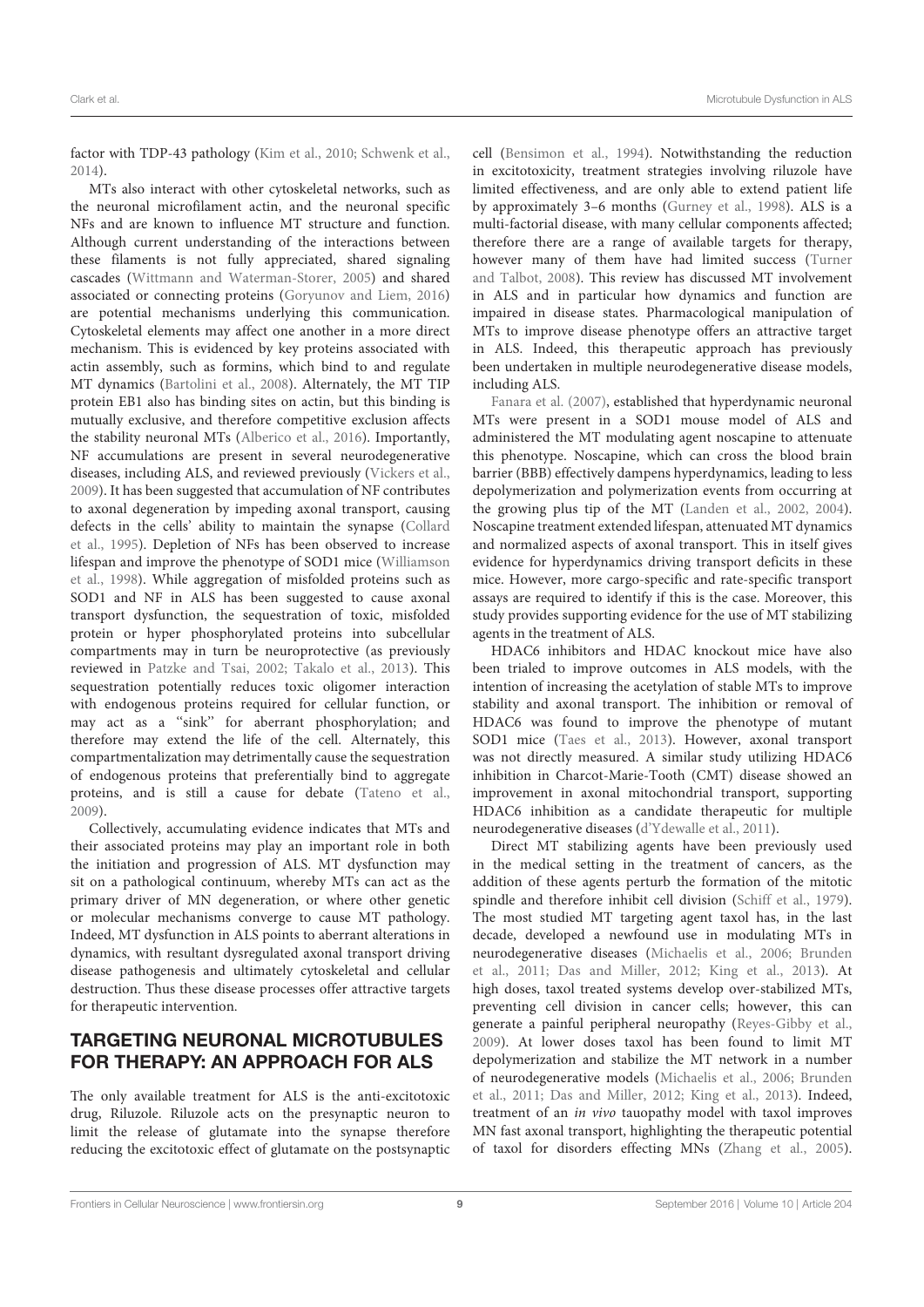The range of taxol concentrations which yield beneficial effects on neurodegeneration are very narrow (Shemesh and Spira, 2011). Coupled with the off target effects identified due to taxol therapy, limited crossover at the BBB and the dramatic alterations to MT stability that it delivers, the benefits of taxol administration in neurodegenerative disease have been brought into question (Baas and Ahmad, 2013; Baas, 2014). In relation to ALS, taxol has been shown to reduce MT disintegration in an in vitro kainic acid excitotoxic model of ALS (King et al., 2013). Excitotoxicity exposure was reported to induce MT instability upstream of caspase-3 activation, which is mitigated with taxol treatment. However, as characterization of MT dynamics has not been completed with regard to excitotoxicity due to kainic acid exposure, it is difficult to assess whether taxol is indeed limiting the hypothesized dynamic instability of MTs, or preventing the breakdown of the MT network. Indeed, inhibition of caspase-3 activation in other excitotoxicity models reports neuroprotection and increased cell survival (Chen et al., 2001). However, it is important to note that Taxol derivatives, which exhibit higher BBB permeability, need to be investigated to determine if this form of MT stabilization is a viable treatment for ALS.

### **CONCLUSION**

MTs play a fundamental role in normal neuronal functions. MT dysfunction has been implicated in the pathogenesis of a number of neurodegenerative diseases including ALS, however, the precise mechanisms underlying this dysfunction are not fully understood. Currently our understanding of MT involvement in ALS suggests that generation of hyperdynamic MTs, transport dysfunction and alterations to cytoskeletal gene and protein expression may help drive disease pathogenesis. Identification of the chain of events, which lead to the dysfunction of the MT network in ALS, is paramount to

### **REFERENCES**

- Ahlijanian, M. K., Barrezueta, N. X., Williams, R. D., Jakowski, A., Kowsz, K. P., McCarthy, S., et al. (2000). Hyperphosphorylated tau and neurofilament and cytoskeletal disruptions in mice overexpressing human p25, an activator of cdk5. Proc. Natl. Acad. Sci.USA 97, 2910–2915. doi: 10.1073/pnas.040577797
- Alami, N. H., Smith, R. B., Carrasco, M. A., Williams, L. A., Winborn, C. S., Han, S. S., et al. (2014). Axonal transport of TDP-43 mRNA granules is impaired by ALS-causing mutations. Neuron 81, 536–543. doi: 10.1016/j. neuron.2013.12.018
- Alberico, E. O., Zhu, Z. C., Wu, Y. F., Gardner, M. K., Kovar, D. R., and Goodson, H. V. (2016). Interactions between the microtubule binding protein EB1 and F-Actin. J. Mol. Biol. 428, 1304–1314. doi: 10.1016/j.jmb.2016. 01.032
- Al-Chalabi, A., Andersen, P. M., Nilsson, P., Chioza, B., Andersson, J. L., Russ, C., et al. (1999). Deletions of the heavy neurofilament subunit tail in amyotrophic lateral sclerosis. Hum. Mol. Genet. 8, 157–164. doi: 10.1093/hmg/ 8.2.157
- Al-Chalabi, A., Jones, A., Troakes, C., King, A., Al-Sarraj, S., and Van Den Berg, L. H. (2012). The genetics and neuropathology of amyotrophic lateral sclerosis. Acta Neuropathol. 124, 339–352. doi: 10.1007/s00401-012- 1022-4

our understanding of how MTs are involved in disease initiation and maintenance. Indeed, increasing evidence suggests that MT dysfunction is both a primary driver of pathology, and also a site for pathological convergence from associated familial and molecular ALS mechanisms. Modulation of these events and MT structural integrity is an attractive therapeutic target, with benefits to this approach being shown in other models of disease. Increasing our knowledge of the mechanisms behind MT dysfunction in ALS will hopefully uncover many more targets to manipulate pharmacologically to extend life or cure this debilitating and ultimately fatal disease.

### AUTHOR CONTRIBUTIONS

JaAC (primary author) drafted the majority of the manuscript, along with the initial planning. EJY contributed to the remaining text of the manuscript, initial planning and through literature research of key themes. Various disease mechanisms were investigated by CAB, who also had a primary role in the planning and revision of the manuscript. JyAC has experience with the literature surrounding therapeutic treatment, and also played a primary role in the planning and revision of the manuscript. TCD contributed to the initial planning, literature research and revision of the manuscript. JaAC, EJY, CAB, JyAC and TCD all agreed for the final version to be published and agree to be accountable for all aspects of the work.

### FUNDING

This project was funded through the generous support provided by the National Health and Medical Research Council, the Motor Neurone Disease Research Institute of Australia, the Masonic Centenary Medical Research Foundation of Tasmania, the Dwyer Family, the Cape Hope Foundation and Diagnostic Services Pty Ltd.

- Alim, M. A., Ma, Q. L., Takeda, K., Aizawa, T., Matsubara, M., Nakamura, M., et al. (2004). Demonstration of a role for alpha-synuclein as a functional microtubule-associated protein. J. Alzheimers Dis. 6, 435–442; discussion 443–449.
- Allen, C., and Borisy, G. G. (1974). Structural polarity and directional growth of microtubules of Chlamydomonas flagella. J. Mol. Biol. 90, 381–402. doi: 10. 1016/0022-2836(74)90381-7
- Andersen, J. K. (2004). Oxidative stress in neurodegeneration: cause or consequence? Nat. Rev. Neurosci. 10, S18–S25. doi: 10.1038/nrn1434
- Andersen, P. M., and Al-Chalabi, A. (2011). Clinical genetics of amyotrophic lateral sclerosis: what do we really know? Nat. Rev. Neurol. 7, 603–615. doi: 10. 1038/nrneurol.2011.150
- Andrieux, A., Salin, P., Schweitzer, A., Bégou, M., Pachoud, B., Brun, P., et al. (2006). Microtubule stabilizer ameliorates synaptic function and behavior in a mouse model for schizophrenia. Biol. Psychiatry 60, 1224–1230. doi: 10.1016/j. biopsych.2006.03.048
- Ash, P. E., Bieniek, K. F., Gendron, T. F., Caulfield, T., Lin, W. L., Dejesus-Hernandez, M., et al. (2013). Unconventional translation of C9ORF72 GGGGCC expansion generates insoluble polypeptides specific to c9FTD/ALS. Neuron 77, 639–646. doi: 10.1016/j.neuron.2013.02.004
- Baas, P. W. (2013). Microtubule stability in the axon: new answers to an old mystery. Neuron 78, 3–5. doi: 10.1016/j.neuron.2013.03.012

Frontiers in Cellular Neuroscience | www.frontiersin.org 10 September 2016 | Volume 10 | Article 204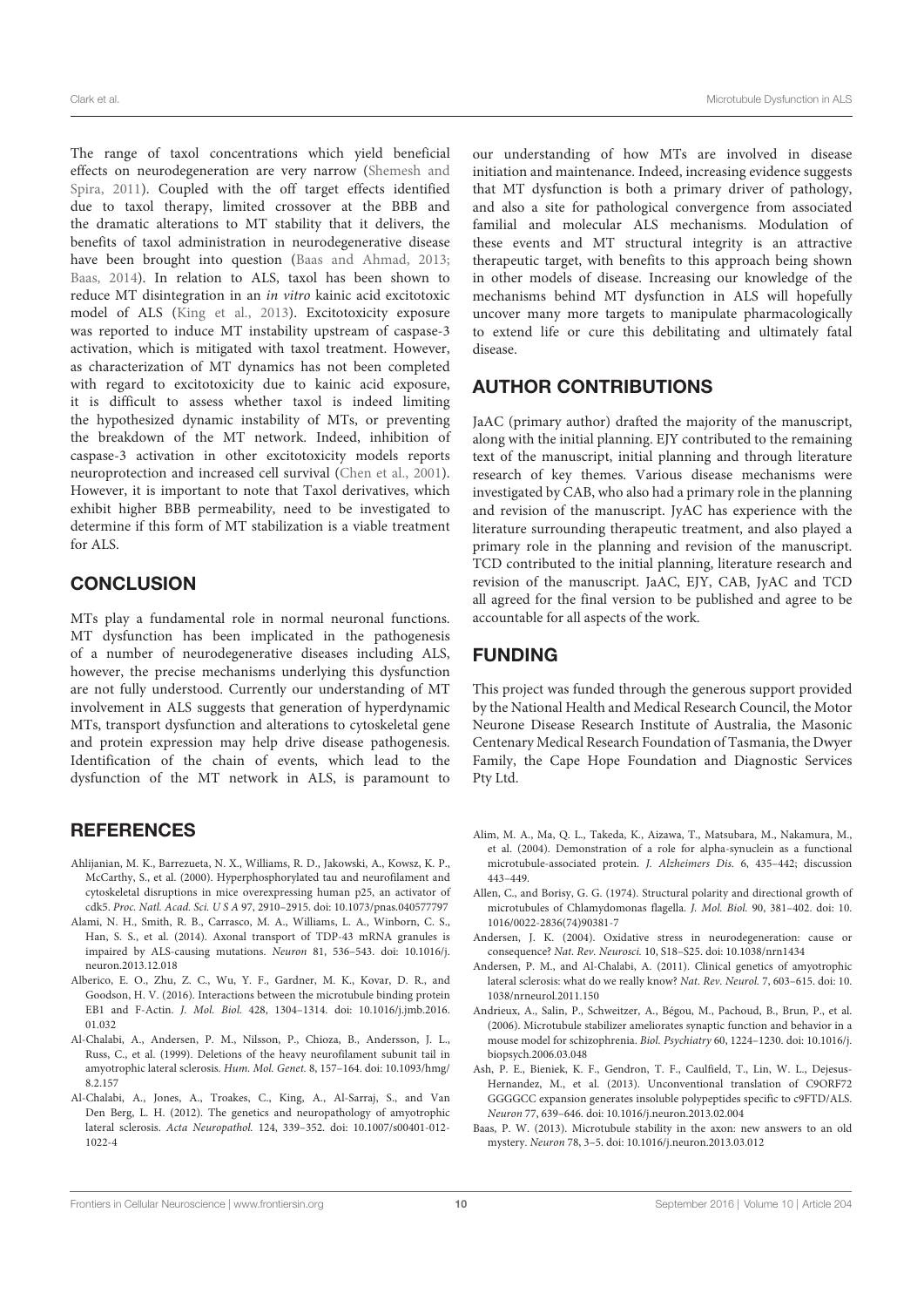- Baas, P. W. (2014). Beyond taxol: microtubule-based strategies for promoting nerve regeneration after injury. Neural Regen. Res. 9, 1265–1266. doi: 10. 4103/1673-5374.137572
- Baas, P. W., and Ahmad, F. J. (2013). Beyond taxol: microtubule-based treatment of disease and injury of the nervous system. Brain 136, 2937–2951. doi: 10. 1093/brain/awt153
- Baas, P. W., and Black, M. M. (1990). Individual microtubules in the axon consist of domains that differ in both composition and stability. J. Cell Biol. 111, 495–509. doi: 10.1083/jcb.111.2.495
- Baas, P. W., and Lin, S. (2011). Hooks and comets: the story of microtubule polarity orientation in the neuron. Dev. Neurobiol. 71, 403–418. doi: 10. 1002/dneu.20818
- Baas, P. W., Rao, A. N., Matamoros, A. J., and Leo, L. (2016). Stability properties of neuronal microtubules. Cytoskeleton (Hoboken). doi: 10.1002/cm.21286 [Epub ahead of print].
- Baird, F. J., and Bennett, C. L. (2013). Microtubule defects and neurodegeneration. J. Genet. Syndr. Gene Ther. 4:203. doi: 10.4172/2157-7412.1000203
- Bartolini, F., Moseley, J. B., Schmoranzer, J., Cassimeris, L., Goode, B. L., and Gundersen, G. G. (2008). The formin mDia2 stabilizes microtubules independently of its actin nucleation activity. J. Cell Biol. 181, 523–536. doi: 10. 1083/jcb.200709029
- Belly, A., Moreau-Gachelin, F., Sadoul, R., and Goldberg, Y. (2005). Delocalization of the multifunctional RNA splicing factor TLS/FUS in hippocampal neurones: exclusion from the nucleus and accumulation in dendritic granules and spine heads. Neurosci. Lett. 379, 152–157. doi: 10.1016/j.neulet.2004. 12.071
- Bensimon, G., Lacomblez, L., and Meininger, V. (1994). A controlled trial of riluzole in amyotrophic lateral sclerosis. ALS/Riluzole study group. N. Engl. J. Med. 330, 585–591. doi: 10.1056/NEJM199403033300901
- Bilsland, L. G., Sahai, E., Kelly, G., Golding, M., Greensmith, L., and Schiavo, G. (2010). Deficits in axonal transport precede ALS symptoms in vivo. Proc. Natl. Acad. Sci.USA 107, 20523–20528. doi: 10.1073/pnas.1006869107
- Black, M. M., Slaughter, T., Moshiach, S., Obrocka, M., and Fischer, I. (1996). Tau is enriched on dynamic microtubules in the distal region of growing axons. J. Neurosci. 16, 3601–3619.
- Blizzard, C. A., Southam, K. A., Dawkins, E., Lewis, K. E., King, A. E., Clark, J. A., et al. (2015). Identifying the primary site of pathogenesis in amyotrophic lateral sclerosis - vulnerability of lower motor neurons to proximal excitotoxicity. Dis. Model Mech. 8, 215–224. doi: 10.1242/dmm.018606
- Boutte, A. M., Woltjer, R. L., Zimmerman, L. J., Stamer, S. L., Montine, K. S., Manno, M. V., et al. (2006). Selectively increased oxidative modifications mapped to detergent-insoluble forms of Aβ and β-III tubulin in Alzheimer's disease. FASEB J. 20, 1473–1483. doi: 10.1096/fj.06-5920com
- Brandt, R., and Lee, G. (1993). Functional organization of microtubuleassociated protein tau. Identification of regions which affect microtubule growth, nucleation and bundle formation in vitro. J. Biol. Chem. 268, 3414–3419.
- Brockington, A., Heath, P. R., Holden, H., Kasher, P., Bender, F. L., Claes, F., et al. (2010). Downregulation of genes with a function in axon outgrowth and synapse formation in motor neurones of the VEGFdelta/delta mouse model of amyotrophic lateral sclerosis. BMC Genomics 11:203. doi: 10.1186/1471-2164- 11-203
- Brockington, A., Wharton, S. B., Fernando, M., Gelsthorpe, C. H., Baxter, L., Ince, P. G., et al. (2006). Expression of vascular endothelial growth factor and its receptors in the central nervous system in amyotrophic lateral sclerosis. J. Neuropathol. Exp. Neurol. 65, 26–36. doi: 10.1097/01.jnen.0000196134. 51217.74
- Brunden, K. R., Yao, Y., Potuzak, J. S., Ferrer, N. I., Ballatore, C., James, M. J., et al. (2011). The characterization of microtubule-stabilizing drugs as possible therapeutic agents for Alzheimer's disease and related tauopathies. Pharmacol. Res. 63, 341–351. doi: 10.1016/j.phrs.2010.12.002
- Bunton-Stasyshyn, R. K., Saccon, R. A., Fratta, P., and Fisher, E. M. (2015). SOD1 function and its implications for amyotrophic lateral sclerosis pathology: new and renascent themes. Neuroscientist 21, 519–529. doi: 10. 1177/1073858414561795
- Buratti, E., and Baralle, F. E. (2001). Characterization and functional implications of the RNA binding properties of nuclear factor TDP-43, a novel splicing regulator of CFTR exon 9. J. Biol. Chem. 276, 36337–36343. doi: 10.1074/jbc. m104236200

Cairns, N. J., Lee, V. M., and Trojanowski, J. Q. (2004). The cytoskeleton in neurodegenerative diseases. J. Pathol. 204, 438–449. doi: 10.1002/path.1650

- Callicott, J. H., Straub, R. E., Pezawas, L., Egan, M. F., Mattay, V. S., Hariri, A. R., et al. (2005). Variation in DISC1 affects hippocampal structure and function and increases risk for schizophrenia. Proc. Natl. Acad. Sci. U S A 102, 8627–8632. doi: 10.1073/pnas.0500515102
- Cappelletti, G., Surrey, T., and Maci, R. (2005). The parkinsonism producing neurotoxin MPP+ affects microtubule dynamics by acting as a destabilising factor. FEBS Lett. 579, 4781–4786. doi: 10.1016/j.febslet.2005.07.058
- Carletti, B., Passarelli, C., Sparaco, M., Tozzi, G., Pastore, A., Bertini, E., et al. (2011). Effect of protein glutathionylation on neuronal cytoskeleton: a potential link to neurodegeneration. Neuroscience 192, 285–294. doi: 10.1016/j. neuroscience.2011.05.060
- Cartelli, D., Ronchi, C., Maggioni, M. G., Rodighiero, S., Giavini, E., and Cappelletti, G. (2010). Microtubule dysfunction precedes transport impairment and mitochondria damage in MPP<sup>+</sup>-induced neurodegeneration. J. Neurochem. 115, 247–258. doi: 10.1111/j.1471-4159.2010.06924.x
- Chandran, J., Ding, J., and Cai, H. (2007). Alsin and the molecular pathways of amyotrophic lateral sclerosis. Mol. Neurobiol. 36, 224–231. doi: 10. 1007/s12035-007-0034-x
- Chen, B. L., Hall, D. H., and Chklovskii, D. B. (2006). Wiring optimization can relate neuronal structure and function. Proc. Natl. Acad. Sci. U S A 103, 4723–4728. doi: 10.1073/pnas.0506806103
- Chen, T. A., Yang, F., Cole, G. M., and Chan, S. O. (2001). Inhibition of caspase-3 like activity reduces glutamate induced cell death in adult rat retina. Brain Res. 904, 177–188. doi: 10.1016/s0006-8993(01)02485-4
- Collard, J. F., Côté, F., and Julien, J. P. (1995). Defective axonal transport in a transgenic mouse model of amyotrophic lateral sclerosis. Nature 375, 61–64. doi: 10.1038/375061a0
- Coyne, A. N., Siddegowda, B. B., Estes, P. S., Johannesmeyer, J., Kovalik, T., Daniel, S. G., et al. (2014). Futsch/MAP1B mRNA is a translational target of TDP-43 and is neuroprotective in a Drosophila model of amyotrophic lateral sclerosis. J. Neurosci. 34, 15962–15974. doi: 10.1523/JNEUROSCI.2526-14.2014
- Daoust, A., Bohic, S., Saoudi, Y., Debacker, C., Gory-Faure, S., Andrieux, A., et al. (2014). Neuronal transport defects of the MAP6 KO mouse–a model of schizophrenia - and alleviation by Epothilone D treatment, as observed using MEMRI. Neuroimage 96, 133–142. doi: 10.1016/j.neuroimage.2014.03.071
- Das, V., and Miller, J. H. (2012). Microtubule stabilization by peloruside A and paclitaxel rescues degenerating neurons from okadaic acid-induced tau phosphorylation. Eur. J. Neurosci. 35, 1705–1717. doi: 10.1111/j.1460-9568. 2012.08084.x
- De Vos, K. J., Chapman, A. L., Tennant, M. E., Manser, C., Tudor, E. L., Lau, K. F., et al. (2007). Familial amyotrophic lateral sclerosis-linked SOD1 mutants perturb fast axonal transport to reduce axonal mitochondria content. Hum. Mol. Genet. 16, 2720–2728. doi: 10.1093/hmg/ddm226
- DeJesus-Hernandez, M., Mackenzie, I. R., Boeve, B. F., Boxer, A. L., Baker, M., Rutherford, N. J., et al. (2011). Expanded GGGGCC hexanucleotide repeat in noncoding region of C9ORF72 causes chromosome 9p-linked FTD and ALS. Neuron 72, 245–256. doi: 10.1016/j.neuron.2011.09.011
- Desai, A., and Mitchison, T. J. (1997). Microtubule polymerization dynamics. Annu. Rev. Cell Dev. Biol. 13, 83–117. doi: 10.1146/annurev.cellbio.13.1.83
- Devon, R. S., Orban, P. C., Gerrow, K., Barbieri, M. A., Schwab, C., Cao, L. P., et al. (2006). Als2-deficient mice exhibit disturbances in endosome trafficking associated with motor behavioral abnormalities. Proc. Natl. Acad. Sci. U S A 103, 9595–9600. doi: 10.1073/pnas.0510197103
- Dormann, D., Rodde, R., Edbauer, D., Bentmann, E., Fischer, I., Hruscha, A., et al. (2010). ALS-associated fused in sarcoma (FUS) mutations disrupt Transportinmediated nuclear import. EMBO J. 29, 2841–2857. doi: 10.1038/emboj. 2010.143
- Droppelmann, C. A., Campos-Melo, D., Volkening, K., and Strong, M. J. (2014). The emerging role of guanine nucleotide exchange factors in ALS and other neurodegenerative diseases. Front. Cell. Neurosci. 8:282. doi: 10.3389/fncel. 2014.00282
- Drubin, D. G., and Kirschner, M. W. (1986). Tau protein function in living cells. J. Cell Biol. 103, 2739–2746. doi: 10.1083/jcb.103.6.2739
- Drum, B. M., Yuan, C., Li, L., Liu, Q., Wordeman, L., and Santana, L. F. (2016). Oxidative stress decreases microtubule growth and stability in ventricular myocytes. J. Mol. Cell. Cardiol. 93, 32–43. doi: 10.1016/j.yjmcc.2016. 02.012

Frontiers in Cellular Neuroscience | www.frontiersin.org 11 September 2016 | Volume 10 | Article 204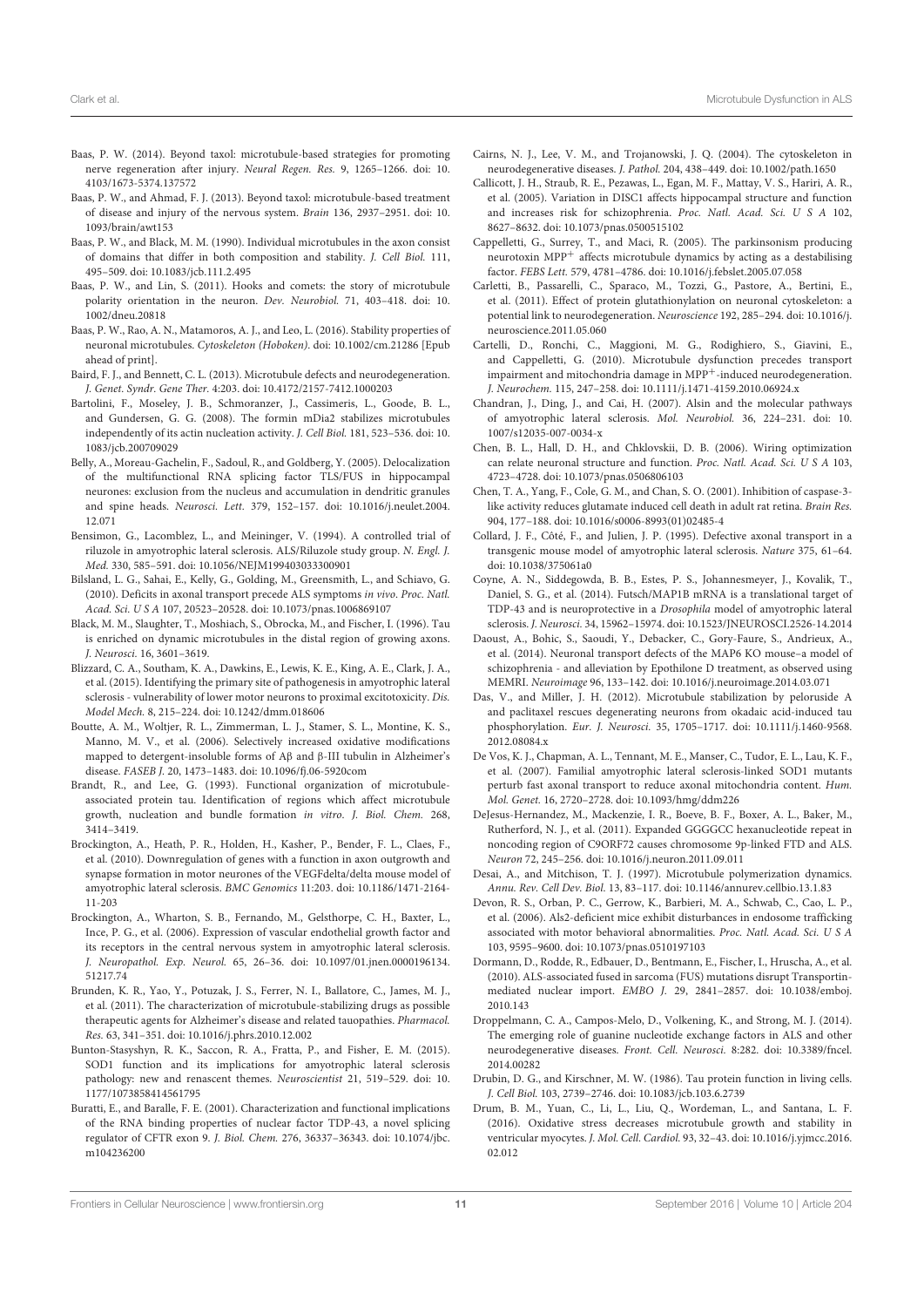- Dubey, J., Ratnakaran, N., and Koushika, S. P. (2015). Neurodegeneration and microtubule dynamics: death by a thousand cuts. Front. Cell. Neurosci. 9:343. doi: 10.3389/fncel.2015.00343
- Dupuis, L., de Tapia, M., René, F., Lutz-Bucher, B., Gordon, J. W., Mercken, L., et al. (2000). Differential screening of mutated SOD1 transgenic mice reveals early up-regulation of a fast axonal transport component in spinal cord motor neurons. Neurobiol. Dis. 7, 274–285. doi: 10.1006/nbdi.2000.0292
- d'Ydewalle, C., Krishnan, J., Chiheb, D. M., Van Damme, P., Irobi, J., Kozikowski, A. P., et al. (2011). HDAC6 inhibitors reverse axonal loss in a mouse model of mutant HSPB1-induced Charcot-Marie-Tooth disease. Nat. Med. 17, 968–974. doi: 10.1038/nm.2396
- Ebneth, A., Godemann, R., Stamer, K., Illenberger, S., Trinczek, B., and Mandelkow, E. (1998). Overexpression of tau protein inhibits kinesindependent trafficking of vesicles, mitochondria and endoplasmic reticulum: implications for Alzheimer's disease. J. Cell Biol. 143, 777–794. doi: 10.1083/jcb. 143.3.777
- Evans, D. B., Rank, K. B., Bhattacharya, K., Thomsen, D. R., Gurney, M. E., and Sharma, S. K. (2000). Tau phosphorylation at serine 396 and serine 404 by human recombinant tau protein kinase II inhibits tau's ability to promote microtubule assembly. J. Biol. Chem. 275, 24977–24983. doi: 10.1074/jbc. m000808200
- Eymard-Pierre, E., Lesca, G., Dollet, S., Santorelli, F. M., Di Capua, M., Bertini, E., et al. (2002). Infantile-onset ascending hereditary spastic paralysis is associated with mutations in the alsin gene. Am. J. Hum. Genet. 71, 518–527. doi: 10. 1086/342359
- Fallini, C., Bassell, G. J., and Rossoll, W. (2012). The ALS disease protein TDP-43 is actively transported in motor neuron axons and regulates axon outgrowth. Hum. Mol. Genet. 21, 3703–3718. doi: 10.1093/hmg/dds205
- Fanara, P., Banerjee, J., Hueck, R. V., Harper, M. R., Awada, M., Turner, H., et al. (2007). Stabilization of hyperdynamic microtubules is neuroprotective in amyotrophic lateral sclerosis. J. Biol. Chem. 282, 23465–23472. doi: 10.1074/jbc. m703434200
- Fang, C., Bourdette, D., and Banker, G. (2012). Oxidative stress inhibits axonal transport: implications for neurodegenerative diseases. Mol. Neurodegener. 7:29. doi: 10.1186/1750-1326-7-29
- Farah, C. A., Nguyen, M. D., Julien, J. P., and Leclerc, N. (2003). Altered levels and distribution of microtubule-associated proteins before disease onset in a mouse model of amyotrophic lateral sclerosis. J. Neurochem. 84, 77–86. doi: 10.1046/j. 1471-4159.2003.01505.x
- Feiguin, F., Godena, V. K., Romano, G., D'ambrogio, A., Klima, R., and Baralle, F. E. (2009). Depletion of TDP-43 affects Drosophila motoneurons terminal synapsis and locomotive behavior. FEBS Lett. 583, 1586–1592. doi: 10. 1016/j.febslet.2009.04.019
- Ferraiuolo, L., Kirby, J., Grierson, A. J., Sendtner, M., and Shaw, P. J. (2011). Molecular pathways of motor neuron injury in amyotrophic lateral sclerosis. Nat. Rev. Neurol. 7, 616–630. doi: 10.1038/nrneurol.2011.152
- Ferreira, A., and Cáceres, A. (1989). The expression of acetylated microtubules during axonal and dendritic growth in cerebellar macroneurons which develop in vitro. Brain Res. Dev. Brain Res. 49, 205–213. doi: 10.1016/0165- 3806(89)90022-9
- Fiesel, F. C., Voigt, A., Weber, S. S., Van Den Haute, C., Waldenmaier, A., Gorner, K., et al. (2010). Knockdown of transactive response DNA-binding protein (TDP-43) downregulates histone deacetylase 6. EMBO J. 29, 209–221. doi: 10.1038/emboj.2009.324
- Francis, F., Meyer, G., Fallet-Bianco, C., Moreno, S., Kappeler, C., Socorro, A. C., et al. (2006). Human disorders of cortical development: from past to present. Eur. J. Neurosci. 23, 877–893. doi: 10.1111/j.1460-9568.2006. 04649.x
- Freibaum, B. D., Chitta, R. K., High, A. A., and Taylor, J. P. (2010). Global analysis of TDP-43 interacting proteins reveals strong association with RNA splicing and translation machinery. J. Proteome Res. 9, 1104–1120. doi: 10. 1021/pr901076y
- Fujiwara, T., and Morimoto, K. (2012). Cooperative effect of p150Glued and microtubule stabilization to suppress excitotoxicity-induced axon degeneration. Biochem. Biophys. Res. Commun. 424, 82–88. doi: 10.1016/j.bbrc. 2012.06.071
- Gal, J., Chen, J., Barnett, K. R., Yang, L., Brumley, E., and Zhu, H. (2013). HDAC6 regulates mutant SOD1 aggregation through two SMIR motifs and tubulin acetylation. J. Biol. Chem. 288, 15035–15045. doi: 10.1074/jbc.M112.431957
- Gillardon, F. (2009). Leucine-rich repeat kinase 2 phosphorylates brain tubulinbeta isoforms and modulates microtubule stability–a point of convergence in parkinsonian neurodegeneration? J. Neurochem. 110, 1514–1522. doi: 10. 1111/j.1471-4159.2009.06235.x
- Gitcho, M. A., Baloh, R. H., Chakraverty, S., Mayo, K., Norton, J. B., Levitch, D., et al. (2008). TDP-43 A315T mutation in familial motor neuron disease. Ann. Neurol. 63, 535–538. doi: 10.1002/ana.21344
- Goldberg, A. L. (2003). Protein degradation and protection against misfolded or damaged proteins. Nature 426, 895–899. doi: 10.1038/nature02263
- Gonzalez-Billault, C., Avila, J., and Cáceres, A. (2001). Evidence for the role of MAP1B in axon formation. Mol. Biol. Cell 12, 2087–2098. doi: 10.1091/mbc.12. 7.2087
- Goryunov, D., and Liem, R. K. (2016). Microtubule-actin cross-linking factor 1: domains, interaction partners and tissue-specific functions. Methods Enzymol. 569, 331–353. doi: 10.1016/bs.mie.2015.05.022
- Gros-Louis, F., Larivière, R., Gowing, G., Laurent, S., Camu, W., Bouchard, J. P., et al. (2004). A frameshift deletion in peripherin gene associated with amyotrophic lateral sclerosis. J. Biol. Chem. 279, 45951–45956. doi: 10.1074/jbc. m408139200
- Guerrini, R., Dobyns, W. B., and Barkovich, A. J. (2008). Abnormal development of the human cerebral cortex: genetics, functional consequences and treatment options. Trends Neurosci. 31, 154–162. doi: 10.1016/j.tins.2007.12.004
- Gurney, M. E., Fleck, T. J., Himes, C. S., and Hall, E. D. (1998). Riluzole preserves motor function in a transgenic model of familial amyotrophic lateral sclerosis. Neurology 50, 62–66. doi: 10.1212/wnl.50.1.62
- Gurney, M. E., Pu, H., Chiu, A. Y., Dal Canto, M. C., Polchow, C. Y., Alexander, D. D., et al. (1994). Motor neuron degeneration in mice that express a human Cu, Zn superoxide dismutase mutation. Science 264, 1772–1775. doi: 10.1126/science.8209258
- Hadano, S., Benn, S. C., Kakuta, S., Otomo, A., Sudo, K., Kunita, R., et al. (2006). Mice deficient in the Rab5 guanine nucleotide exchange factor ALS2/alsin exhibit age-dependent neurological deficits and altered endosome trafficking. Hum. Mol. Genet. 15, 233–250. doi: 10.1093/hmg/ ddi440
- Hadano, S., Hand, C. K., Osuga, H., Yanagisawa, Y., Otomo, A., Devon, R. S., et al. (2001). A gene encoding a putative GTPase regulator is mutated in familial amyotrophic lateral sclerosis 2. Nat. Genet. 29, 166–173. doi: 10.1038/ ng1001-166
- Hanger, D. P., Lau, D. H., Phillips, E. C., Bondulich, M. K., Guo, T., Woodward, B. W., et al. (2014). Intracellular and extracellular roles for tau in neurodegenerative disease. J. Alzheimers Dis. 40, S37–S45. doi: 10.3233/JAD-132054
- Heath, P. R., and Shaw, P. J. (2002). Update on the glutamatergic neurotransmitter system and the role of excitotoxicity in amyotrophic lateral sclerosis. Muscle Nerve 26, 438–458. doi: 10.1002/mus.10186
- Heidemann, S. R., Landers, J. M., and Hamborg, M. A. (1981). Polarity orientation of axonal microtubules. J. Cell Biol. 91, 661–665. doi: 10.1083/jcb. 91.3.661
- Hersheson, J., Mencacci, N. E., Davis, M., Macdonald, N., Trabzuni, D., Ryten, M., et al. (2013). Mutations in the autoregulatory domain of β-tubulin 4a cause hereditary dystonia. Ann. Neurol. 73, 546–553. doi: 10.1002/ana.23832
- Hoskison, M. M., Yanagawa, Y., Obata, K., and Shuttleworth, C. W. (2007). Calcium-dependent NMDA-induced dendritic injury and MAP2 loss in acute hippocampal slices. Neuroscience 145, 66–79. doi: 10.1016/j.neuroscience.2006. 11.034
- Howes, S. C., Alushin, G. M., Shida, T., Nachury, M. V., and Nogales, E. (2014). Effects of tubulin acetylation and tubulin acetyltransferase binding on microtubule structure. Mol. Biol. Cell 25, 257–266. doi: 10.1091/mbc.E13-07- 0387
- Huang, Y., Wu, Z., and Zhou, B. (2015). hSOD1 promotes tau phosphorylation and toxicity in the Drosophila model. J. Alzheimers Dis. 45, 235–244. doi: 10. 3233/JAD-141608
- Hurd, D. D., and Saxton, W. M. (1996). Kinesin mutations cause motor neuron disease phenotypes by disrupting fast axonal transport in Drosophila. Genetics 144, 1075–1085.
- Ikeda, K., Zhapparova, O., Brodsky, I., Semenova, I., Tirnauer, J. S., Zaliapin, I., et al. (2011). CK1 activates minus-end-directed transport of membrane organelles along microtubules. Mol. Biol. Cell 22, 1321–1329. doi: 10.1091/mbc. e10-09-0741

Frontiers in Cellular Neuroscience | www.frontiersin.org 12 12 September 2016 | Volume 10 | Article 204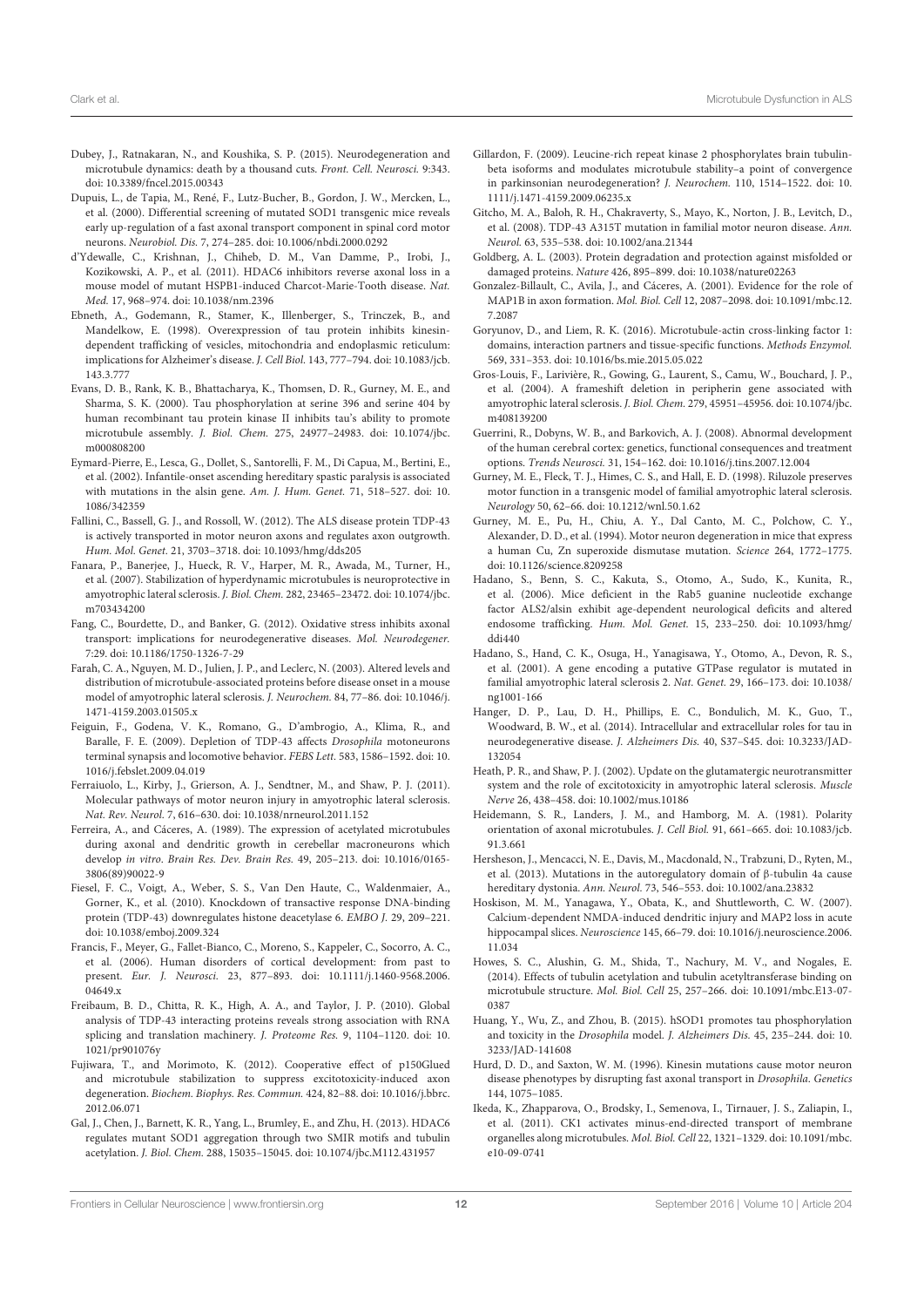- Ikenaka, K., Katsuno, M., Kawai, K., Ishigaki, S., Tanaka, F., and Sobue, G. (2012). Disruption of axonal transport in motor neuron diseases. Int. J. Mol. Sci. 13, 1225–1238. doi: 10.3390/ijms13011225
- Ilieva, H., Polymenidou, M., and Cleveland, D. W. (2009). Non-cell autonomous toxicity in neurodegenerative disorders: ALS and beyond. J. Cell Biol. 187, 761–772. doi: 10.1083/jcb.200908164
- Jaiswal, M. K. (2014). Selective vulnerability of motoneuron and perturbed mitochondrial calcium homeostasis in amyotrophic lateral sclerosis: implications for motoneurons specific calcium dysregulation. Mol. Cell. Ther. 2:26. doi: 10.1186/2052-8426-2-26
- Janke, C. (2014). The tubulin code: molecular components, readout mechanisms and functions. J. Cell Biol. 206, 461–472. doi: 10.1083/jcb.201406055
- Janke, C., and Kneussel, M. (2010). Tubulin post-translational modifications: encoding functions on the neuronal microtubule cytoskeleton. Trends Neurosci. 33, 362–372. doi: 10.1016/j.tins.2010.05.001
- Jiang, Y. M., Yamamoto, M., Kobayashi, Y., Yoshihara, T., Liang, Y., Terao, S., et al. (2005). Gene expression profile of spinal motor neurons in sporadic amyotrophic lateral sclerosis. Ann. Neurol. 57, 236–251. doi: 10.1002/ana.20379
- Jiang, Y. M., Yamamoto, M., Tanaka, F., Ishigaki, S., Katsuno, M., Adachi, H., et al. (2007). Gene expressions specifically detected in motor neurons (dynactin 1, early growth response 3, acetyl-CoA transporter, death receptor 5 and cyclin C) differentially correlate to pathologic markers in sporadic amyotrophic lateral sclerosis. J. Neuropathol. Exp. Neurol. 66, 617–627. doi: 10.1097/nen. 0b013e318093ece3
- Kabashi, E., Valdmanis, P. N., Dion, P., Spiegelman, D., Mcconkey, B. J., Vande Velde, C., et al. (2008). TARDBP mutations in individuals with sporadic and familial amyotrophic lateral sclerosis. Nat. Genet. 40, 572–574. doi: 10.1038/ ng.132
- Kabuta, T., Kinugawa, A., Tsuchiya, Y., Kabuta, C., Setsuie, R., Tateno, M., et al. (2009). Familial amyotrophic lateral sclerosis-linked mutant SOD1 aberrantly interacts with tubulin. Biochem. Biophys. Res. Commun. 387, 121–126. doi: 10. 1016/j.bbrc.2009.06.138
- Kanai, Y., Dohmae, N., and Hirokawa, N. (2004). Kinesin transports RNA: isolation and characterization of an RNA-transporting granule. Neuron 43, 513–525. doi: 10.1016/j.neuron.2004.07.022
- Kawaguchi, Y., Kovacs, J. J., Mclaurin, A., Vance, J. M., Ito, A., and Yao, T. P. (2003). The deacetylase HDAC6 regulates aggresome formation and cell viability in response to misfolded protein stress. Cell 115, 727–738. doi: 10. 1016/s0092-8674(03)00939-5
- Kempf, M., Clement, A., Faissner, A., Lee, G., and Brandt, R. (1996). Tau binds to the distal axon early in development of polarity in a microtubule- and microfilament-dependent manner. J. Neurosci. 16, 5583–5592.
- Ketschek, A., Jones, S., Spillane, M., Korobova, F., Svitkina, T., and Gallo, G. (2015). Nerve growth factor promotes reorganization of the axonal microtubule array at sites of axon collateral branching. Dev. Neurobiol. 75, 1441–1461. doi: 10.1002/dneu.22294
- Kieran, D., Hafezparast, M., Bohnert, S., Dick, J. R., Martin, J., Schiavo, G., et al. (2005). A mutation in dynein rescues axonal transport defects and extends the life span of ALS mice. J. Cell Biol. 169, 561–567. doi: 10.1083/jcb.2005 01085
- Kim, S. H., Shanware, N. P., Bowler, M. J., and Tibbetts, R. S. (2010). Amyotrophic lateral sclerosis-associated proteins TDP-43 and FUS/TLS function in a common biochemical complex to co-regulate HDAC6 mRNA. J. Biol. Chem. 285, 34097–34105. doi: 10.1074/jbc.M110.154831
- King, A. E., Southam, K. A., Dittmann, J., and Vickers, J. C. (2013). Excitotoxininduced caspase-3 activation and microtubule disintegration in axons is inhibited by taxol. Acta Neuropathol. Commun. 1:59. doi: 10.1186/2051-5960- 1-59
- Kleele, T., Marinkovic, P., Williams, P. R., Stern, S., Weigand, E. E., Engerer, P., et al. (2014). An assay to image neuronal microtubule dynamics in mice. Nat. Commun. 5:4827. doi: 10.1038/ncomms5827
- Kwiatkowski, T. J. Jr., Bosco, D. A., Leclerc, A. L., Tamrazian, E., Vanderburg, C. R., Russ, C., et al. (2009). Mutations in the FUS/TLS gene on chromosome 16 cause familial amyotrophic lateral sclerosis. Science 323, 1205–1208. doi: 10.1126/science.1166066
- Lagier-Tourenne, C., Polymenidou, M., Hutt, K. R., Vu, A. Q., Baughn, M., Huelga, S. C., et al. (2012). Divergent roles of ALS-linked proteins FUS/TLS and TDP-43 intersect in processing long pre-mRNAs. Nat. Neurosci. 15, 1488–1497. doi: 10.1038/nn.3230
- Lai, C., Xie, C., McCormack, S. G., Chiang, H. C., Michalak, M. K., Lin, X., et al. (2006). Amyotrophic lateral sclerosis 2-deficiency leads to neuronal degeneration in amyotrophic lateral sclerosis through altered AMPA receptor trafficking. J. Neurosci. 26, 11798–11806. doi: 10.1523/jneurosci.2084-06.2006
- Laird, F. M., Farah, M. H., Ackerley, S., Hoke, A., Maragakis, N., Rothstein, J. D., et al. (2008). Motor neuron disease occurring in a mutant dynactin mouse model is characterized by defects in vesicular trafficking. J. Neurosci. 28, 1997–2005. doi: 10.1523/JNEUROSCI.4231-07.2008
- Landen, J. W., Hau, V., Wang, M., Davis, T., Ciliax, B., Wainer, B. H., et al. (2004). Noscapine crosses the blood-brain barrier and inhibits glioblastoma growth. Clin. Cancer Res. 10, 5187–5201. doi: 10.1158/1078-0432.ccr-04-0360
- Landen, J. W., Lang, R., McMahon, S. J., Rusan, N. M., Yvon, A. M., Adams, A. W., et al. (2002). Noscapine alters microtubule dynamics in living cells and inhibits the progression of melanoma. Cancer Res. 62, 4109–4114.
- Landers, J. E., Melki, J., Meininger, V., Glass, J. D., van den Berg, L. H., Van Es, M. A., et al. (2009). Reduced expression of the kinesin-associated protein 3 (KIFAP3) gene increases survival in sporadic amyotrophic lateral sclerosis. Proc. Natl. Acad. Sci. U S A 106, 9004–9009. doi: 10.1073/pnas.08129 37106
- Landino, L. M., Koumas, M. T., Mason, C. E., and Alston, J. A. (2007). Modification of tubulin cysteines by nitric oxide and nitroxyl donors alters tubulin polymerization activity. Chem. Res. Toxicol. 20, 1693–1700. doi: 10. 1021/tx7001492
- Landino, L. M., Robinson, S. H., Skreslet, T. E., and Cabral, D. M. (2004). Redox modulation of tau and microtubule-associated protein-2 by the glutathione/glutaredoxin reductase system. Biochem. Biophys. Res. Commun. 323, 112–117. doi: 10.1016/j.bbrc.2004.08.065
- Lee, J. Y., Kawaguchi, Y., Li, M., Kapur, M., Choi, S. J., Kim, H. J., et al. (2015). Uncoupling of protein aggregation and neurodegeneration in a mouse amyotrophic lateral sclerosis model. Neurodegener. Dis. 15, 339–349. doi: 10. 1159/000437208
- Letournel, F., Bocquet, A., Dubas, F., Barthelaix, A., and Eyer, J. (2003). Stable tubule only polypeptides (STOP) proteins co-aggregate with spheroid neurofilaments in amyotrophic lateral sclerosis. J. Neuropathol. Exp. Neurol. 62, 1211–1219. doi: 10.1093/jnen/62.12.1211
- Levine, T. P., Daniels, R. D., Gatta, A. T., Wong, L. H., and Hayes, M. J. (2013). The product of C9orf72, a gene strongly implicated in neurodegeneration, is structurally related to DENN Rab-GEFs. Bioinformatics 29, 499–503. doi: 10. 1093/bioinformatics/bts725
- Levy, J. R., Sumner, C. J., Caviston, J. P., Tokito, M. K., Ranganathan, S., Ligon, L. A., et al. (2006). A motor neuron disease-associated mutation in p150Glued perturbs dynactin function and induces protein aggregation. J. Cell Biol. 172, 733–745. doi: 10.1083/jcb.200511068
- Ligon, L. A., Lamonte, B. H., Wallace, K. E., Weber, N., Kalb, R. G., and Holzbaur, E. L. (2005). Mutant superoxide dismutase disrupts cytoplasmic dynein in motor neurons. Neuroreport 16, 533–536. doi: 10.1097/00001756- 200504250-00002
- Lim, S. S., Sammak, P. J., and Borisy, G. G. (1989). Progressive and spatially differentiated stability of microtubules in developing neuronal cells. J. Cell Biol. 109, 253–263. doi: 10.1083/jcb.109.1.253
- Ling, S. C., Polymenidou, M., and Cleveland, D. W. (2013). Converging mechanisms in ALS and FTD: disrupted RNA and protein homeostasis. Neuron 79, 416–438. doi: 10.1016/j.neuron.2013.07.033
- Liu, J. S., Schubert, C. R., Fu, X., Fourniol, F. J., Jaiswal, J. K., Houdusse, A., et al. (2012). Molecular basis for specific regulation of neuronal kinesin-3 motors by doublecortin family proteins. Mol. Cell 47, 707–721. doi: 10.1016/j.molcel.2012. 06.025
- Lopez-Fanarraga, M., Carranza, G., Bellido, J., Kortazar, D., Villegas, J. C., and Zabala, J. C. (2007). Tubulin cofactor B plays a role in the neuronal growth cone. J. Neurochem. 100, 1680–1687. doi: 10.1111/j.1471-4159.2006. 04328.x
- Lucas, F. R., Goold, R. G., Gordon-Weeks, P. R., and Salinas, P. C. (1998). Inhibition of GSK-3beta leading to the loss of phosphorylated MAP-1B is an early event in axonal remodelling induced by WNT-7a or lithium. J. Cell Sci. 111, 1351–1361.
- Maday, S., Twelvetrees, A. E., Moughamian, A. J., and Holzbaur, E. L. (2014). Axonal transport: cargo-specific mechanisms of motility and regulation. Neuron 84, 292–309. doi: 10.1016/j.neuron.2014.10.019

Frontiers in Cellular Neuroscience | www.frontiersin.org 13 13 September 2016 | Volume 10 | Article 204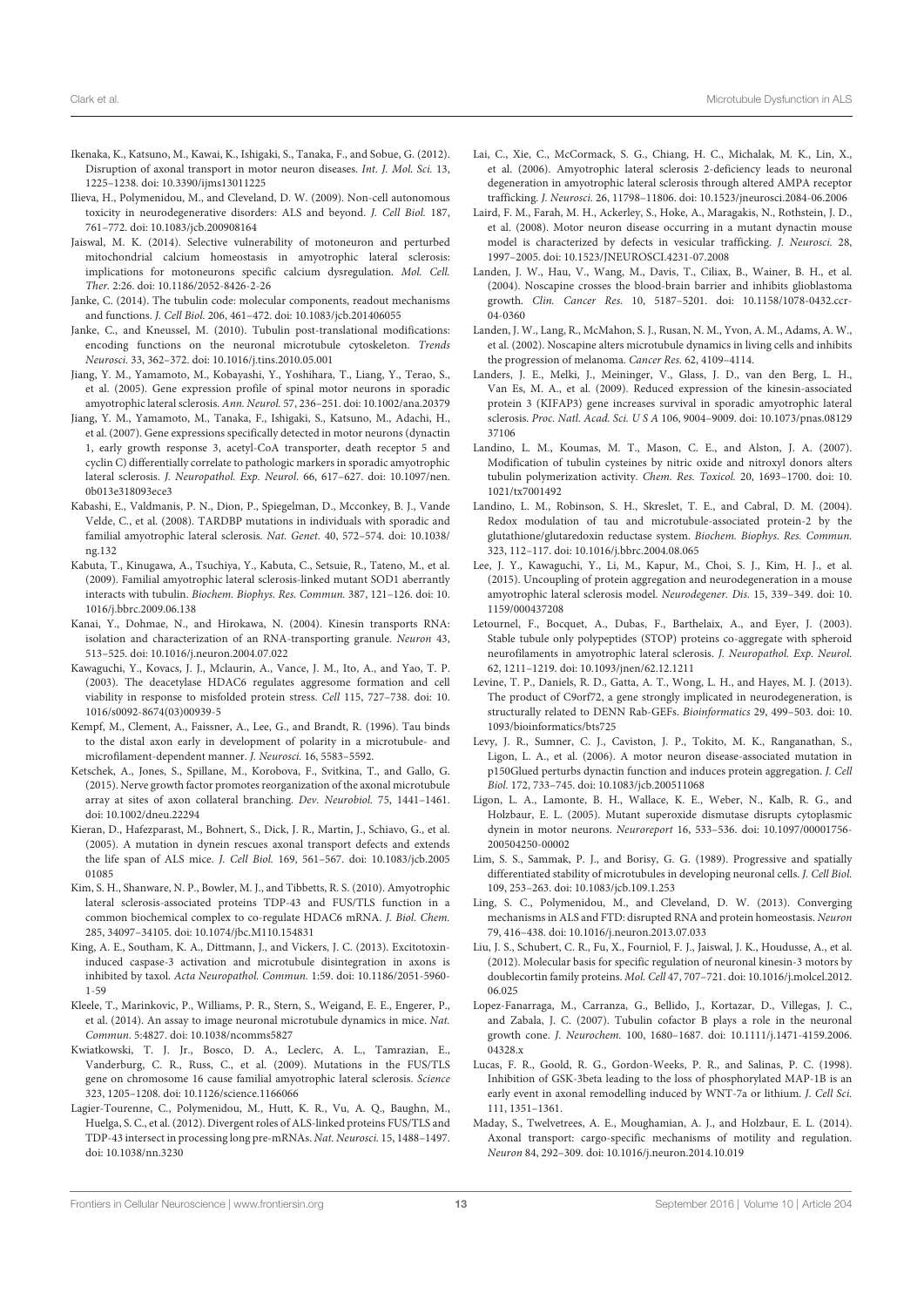- Marangi, G., and Traynor, B. J. (2015). Genetic causes of amyotrophic lateral sclerosis: new genetic analysis methodologies entailing new opportunities and challenges. Brain Res. 1607, 75–93. doi: 10.1016/j.brainres.2014.10.009
- Matsuyama, S. S., and Jarvik, L. F. (1989). Hypothesis: microtubules, a key to Alzheimer disease. Proc. Natl. Acad. Sci. U S A 86, 8152–8156. doi: 10. 1073/pnas.86.20.8152
- Maximino, J. R., de Oliveira, G. P., Alves, C. J., and Chadi, G. (2014). Deregulated expression of cytoskeleton related genes in the spinal cord and sciatic nerve of presymptomatic SOD1<sup>G93A</sup> amyotrophic lateral sclerosis mouse model. Front. Cell. Neurosci. 8:148. doi: 10.3389/fncel.2014.00148
- Mcmurray, C. T. (2000). Neurodegeneration: diseases of the cytoskeleton? Cell Death Differ. 7, 861–865. doi: 10.1038/sj.cdd.4400764
- Mezzapesa, D. M., D'errico, E., Tortelli, R., Distaso, E., Cortese, R., Tursi, M., et al. (2013). Cortical thinning and clinical heterogeneity in amyotrophic lateral sclerosis. PLoS One 8:e80748. doi: 10.1371/journal.pone.0080748
- Michaelis, M. L., Georg, G., Telikepalli, H., Mcintosh, M., and Rajewski, R. A. (2006). Ongoing in vivo studies with cytoskeletal drugs in tau transgenic mice. Curr. Alzheimer Res. 3, 215–219. doi: 10.2174/156720506777632880
- Millecamps, S., and Julien, J. P. (2013). Axonal transport deficits and neurodegenerative diseases. Nat. Rev. Neurosci. 14, 161–176. doi: 10. 1038/nrn3380
- Mitchison, T., and Kirschner, M. (1984). Dynamic instability of microtubule growth. Nature 312, 237–242. doi: 10.1038/312237a0
- Montenegro-Venegas, C., Tortosa, E., Rosso, S., Peretti, D., Bollati, F., Bisbal, M., et al. (2010). MAP1B regulates axonal development by modulating Rho-GTPase Rac1 activity. Mol. Biol. Cell 21, 3518–3528. doi: 10.1091/mbc.e09-08- 0709
- Mori, K., Weng, S. M., Arzberger, T., May, S., Rentzsch, K., Kremmer, E., et al. (2013). The C9orf72 GGGGCC repeat is translated into aggregating dipeptiderepeat proteins in FTLD/ALS. Science 339, 1335–1338. doi: 10.1126/science. 1232927
- Morris, J. A., Kandpal, G., Ma, L., and Austin, C. P. (2003). DISC1 (Disrupted-In-Schizophrenia 1) is a centrosome-associated protein that interacts with MAP1A, MIPT3, ATF4/5 and NUDEL: regulation and loss of interaction with mutation. Hum. Mol. Genet. 12, 1591–1608. doi: 10.1093/hmg/ddg162
- Münch, C., Rosenbohm, A., Sperfeld, A. D., Uttner, I., Reske, S., Krause, B. J., et al. (2005). Heterozygous R1101K mutation of the DCTN1 gene in a family with ALS and FTD. Ann. Neurol. 58, 777–780. doi: 10.1002/ana.20631
- Münch, C., Sedlmeier, R., Meyer, T., Homberg, V., Sperfeld, A. D., Kurt, A., et al. (2004). Point mutations of the p150 subunit of dynactin (DCTN1) gene in ALS. Neurology 63, 724–726. doi: 10.1212/01.wnl.0000134608.83927.b1
- Munnamalai, V., and Suter, D. M. (2009). Reactive oxygen species regulate F-actin dynamics in neuronal growth cones and neurite outgrowth. J. Neurochem. 108, 644–661. doi: 10.1111/j.1471-4159.2008.05787.x
- Neumann, M., Sampathu, D. M., Kwong, L. K., Truax, A. C., Micsenyi, M. C., Chou, T. T., et al. (2006). Ubiquitinated TDP-43 in frontotemporal lobar degeneration and amyotrophic lateral sclerosis. Science 314, 130–133. doi: 10. 1126/science.1134108
- Nguyen, M. D., Larivière, R. C., and Julien, J. P. (2001). Deregulation of Cdk5 in a mouse model of ALS: toxicity alleviated by perikaryal neurofilament inclusions. Neuron 30, 135–147. doi: 10.1016/s0896-6273(01)00268-9
- Nogales, E., and Wang, H. W. (2006). Structural mechanisms underlying nucleotide-dependent self-assembly of tubulin and its relatives. Curr. Opin. Struct. Biol. 16, 221–229. doi: 10.1016/j.sbi.2006.03.005
- O'Brien, E. T., Salmon, E. D., and Erickson, H. P. (1997). How calcium causes microtubule depolymerization. Cell Motil. Cytoskeleton 36, 125–135. doi: 10. 10.1002/(SICI)1097-0169(1997)36:2<125::AID-CM3>3.0.CO;2-8
- Oosthuyse, B., Moons, L., Storkebaum, E., Beck, H., Nuyens, D., Brusselmans, K., et al. (2001). Deletion of the hypoxia-response element in the vascular endothelial growth factor promoter causes motor neuron degeneration. Nat. Genet. 28, 131–138. doi: 10.1038/88842
- Ou, S. H., Wu, F., Harrich, D., Garcia-Martinez, L. F., and Gaynor, R. B. (1995). Cloning and characterization of a novel cellular protein, TDP-43, that binds to human immunodeficiency virus type 1 TAR DNA sequence motifs. J. Virol. 69, 3584–3596.
- Panda, D., Goode, B. L., Feinstein, S. C., and Wilson, L. (1995). Kinetic stabilization of microtubule dynamics at steady state by tau and microtubule-binding domains of tau. Biochemistry 34, 11117–11127. doi: 10.1021/bi00035a017
- Panzeri, C., De Palma, C., Martinuzzi, A., Daga, A., De Polo, G., Bresolin, N., et al. (2006). The first ALS2 missense mutation associated with JPLS reveals new aspects of alsin biological function. Brain 129, 1710–1719. doi: 10. 1093/brain/awl104
- Park, J. Y., Jang, S. Y., Shin, Y. K., Koh, H., Suh, D. J., Shinji, T., et al. (2013). Mitochondrial swelling and microtubule depolymerization are associated with energy depletion in axon degeneration. Neuroscience 238, 258–269. doi: 10. 1016/j.neuroscience.2013.02.033
- Patzke, H., and Tsai, L. H. (2002). Cdk5 sinks into ALS. Trends Neurosci. 25, 8–10. doi: 10.1016/s0166-2236(00)02000-2
- Peters, O. M., Ghasemi, M., and Brown, R. H. Jr. (2015). Emerging mechanisms of molecular pathology in ALS. J. Clin. Invest. 125, 1767–1779. doi: 10. 1172/JCI71601
- Polymenidou, M., Lagier-Tourenne, C., Hutt, K. R., Huelga, S. C., Moran, J., Liang, T. Y., et al. (2011). Long pre-mRNA depletion and RNA missplicing contribute to neuronal vulnerability from loss of TDP-43. Nat. Neurosci. 14, 459–468. doi: 10.1038/nn.2779
- Puls, I., Jonnakuty, C., Lamonte, B. H., Holzbaur, E. L., Tokito, M., Mann, E., et al. (2003). Mutant dynactin in motor neuron disease. Nat. Genet. 33, 455–456. doi: 10.1038/ng1123
- Qiang, L., Yu, W., Andreadis, A., Luo, M., and Baas, P. W. (2006). Tau protects microtubules in the axon from severing by katanin. J. Neurosci. 26, 3120–3129. doi: 10.1523/jneurosci.5392-05.2006
- Reed, N. A., Cai, D., Blasius, T. L., Jih, G. T., Meyhofer, E., Gaertig, J., et al. (2006). Microtubule acetylation promotes kinesin-1 binding and transport. Curr. Biol. 16, 2166–2172. doi: 10.1016/j.cub.2006.09.014
- Ren, Y., Liu, W., Jiang, H., Jiang, Q., and Feng, J. (2005). Selective vulnerability of dopaminergic neurons to microtubule depolymerization. J. Biol. Chem. 280, 34105–34112. doi: 10.1074/jbc.m503483200
- Ren, Y., Zhao, J., and Feng, J. (2003). Parkin binds to alpha/beta tubulin and increases their ubiquitination and degradation. J. Neurosci. 23, 3316–3324.
- Renton, A. E., Majounie, E., Waite, A., Simon-Sanchez, J., Rollinson, S., Gibbs, J. R., et al. (2011). A hexanucleotide repeat expansion in C9ORF72 is the cause of chromosome 9p21-linked ALS-FTD. Neuron 72, 257–268. doi: 10. 1016/j.neuron.2011.09.010
- Reyes-Gibby, C. C., Morrow, P. K., Buzdar, A., and Shete, S. (2009). Chemotherapy-induced peripheral neuropathy as a predictor of neuropathic pain in breast cancer patients previously treated with paclitaxel. J. Pain 10, 1146–1150. doi: 10.1016/j.jpain.2009.04.006
- Robberecht, W., and Philips, T. (2013). The changing scene of amyotrophic lateral sclerosis. Nat. Rev. Neurosci. 14, 248–264. doi: 10.1038/nrn3430
- Rosen, D. R. (1993). Mutations in Cu/Zn superoxide dismutase gene are associated with familial amyotrophic lateral sclerosis. Nature 364:362. doi: 10. 1038/364362c0
- Rustici, G., Kolesnikov, N., Brandizi, M., Burdett, T., Dylag, M., Emam, I., et al. (2013). ArrayExpress update–trends in database growth and links to data analysis tools. Nucleic Acids Res. 41, D987–D990. doi: 10.1093/nar/ gks1174
- Sakakibara, A., Ando, R., Sapir, T., and Tanaka, T. (2013). Microtubule dynamics in neuronal morphogenesis. Open Biol. 3:130061. doi: 10.1098/rsob. 130061
- Sasaki, S., and Iwata, M. (1996). Impairment of fast axonal transport in the proximal axons of anterior horn neurons in amyotrophic lateral sclerosis. Neurology 47, 535–540. doi: 10.1212/wnl.47.2.535
- Sasaki, S., Warita, H., Abe, K., and Iwata, M. (2004). Slow component of axonal transport is impaired in the proximal axon of transgenic mice with a G93A mutant SOD1 gene. Acta Neuropathol. 107, 452–460. doi: 10.1007/s00401-004- 0838-y
- Sayas, C. L., Tortosa, E., Bollati, F., Ramirez-Rios, S., Arnal, I., and Avila, J. (2015). Tau regulates the localization and function of end-binding proteins 1 and 3 in developing neuronal cells. J. Neurochem. 133, 653–667. doi: 10.1111/jnc. 13091
- Schiff, P. B., Fant, J., and Horwitz, S. B. (1979). Promotion of microtubule assembly in vitro by taxol. Nature 277, 665–667. doi: 10.1038/277665a0
- Schwenk, B. M., Lang, C. M., Hogl, S., Tahirovic, S., Orozco, D., Rentzsch, K., et al. (2014). The FTLD risk factor TMEM106B and MAP6 control dendritic trafficking of lysosomes. EMBO J. 33, 450–467. doi: 10.1002/embj.2013 85857

Frontiers in Cellular Neuroscience | www.frontiersin.org 14 September 2016 | Volume 10 | Article 204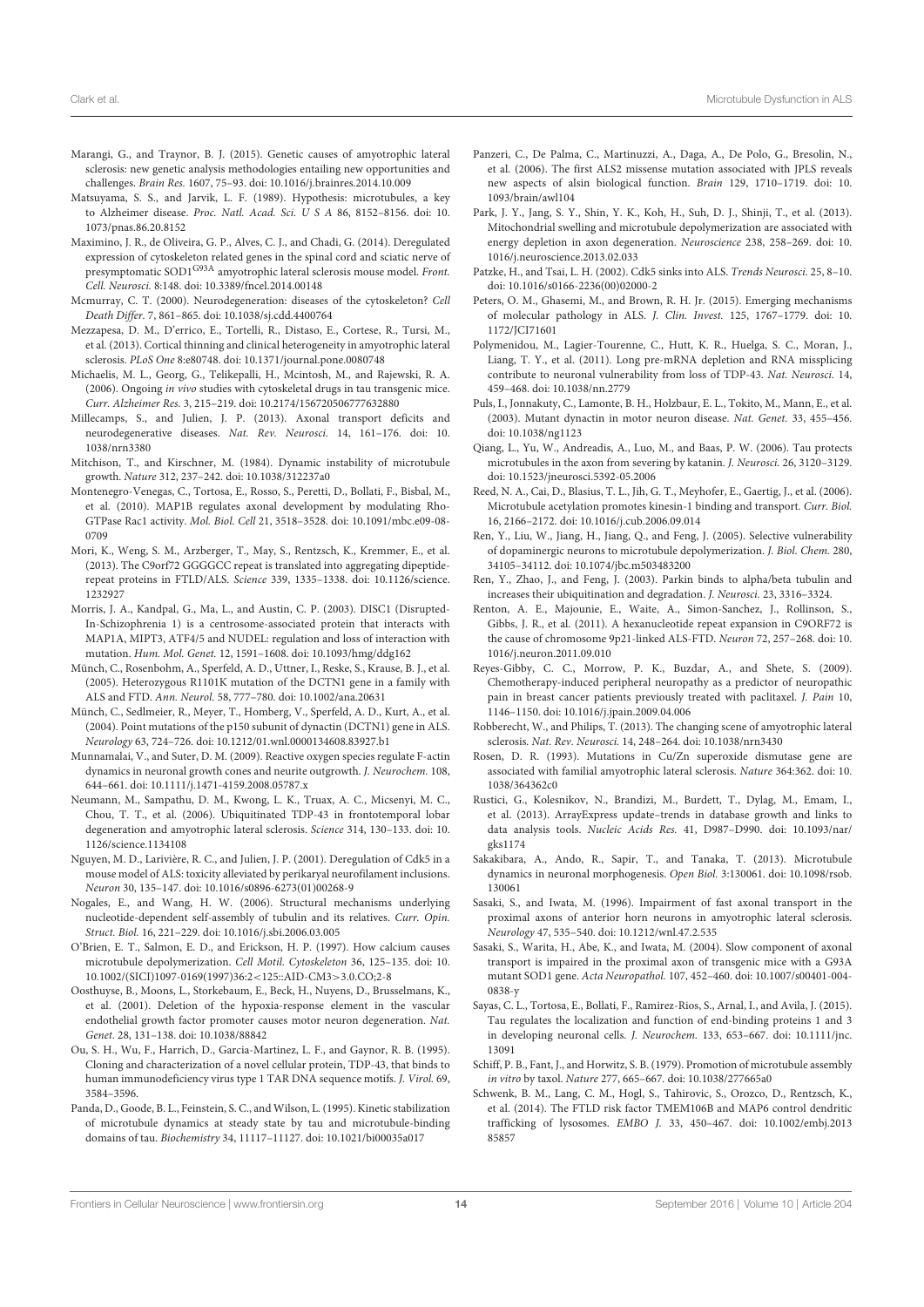- Shemesh, O. A., and Spira, M. E. (2011). Rescue of neurons from undergoing hallmark tau-induced Alzheimer's disease cell pathologies by the antimitotic drug paclitaxel. Neurobiol. Dis. 43, 163–175. doi: 10.1016/j.nbd.2011. 03.008
- Slaughter, T., and Black, M. M. (2003). STOP (stable-tubule-only-polypeptide) is preferentially associated with the stable domain of axonal microtubules. J. Neurocytol. 32, 399–413. doi: 10.1023/b:neur.0000011334.70648.87
- Smith, B. N., Ticozzi, N., Fallini, C., Gkazi, A. S., Topp, S., Kenna, K. P., et al. (2014). Exome-wide rare variant analysis identifies TUBA4A mutations associated with familial ALS. Neuron 84, 324–331. doi: 10.1016/j.neuron.2014. 09.027
- Sotelo-Silveira, J. R., Lepanto, P., Elizondo, V., Horjales, S., Palacios, F., Martinez-Palma, L., et al. (2009). Axonal mitochondrial clusters containing mutant SOD1 in transgenic models of ALS. Antioxid. Redox Signal. 11, 1535–1545. doi: 10. 1089/ARs.2009.2614
- Sreedharan, J., Blair, I. P., Tripathi, V. B., Hu, X., Vance, C., Rogelj, B., et al. (2008). TDP-43 mutations in familial and sporadic amyotrophic lateral sclerosis. Science 319, 1668–1672. doi: 10.1126/science.1154584
- Stancu, I. C., Vasconcelos, B., Terwel, D., and Dewachter, I. (2014). Models of β-amyloid induced Tau-pathology: the long and ''folded'' road to understand the mechanism. Mol. Neurodegener. 9:51. doi: 10.1186/1750- 1326-9-51
- Ström, A. L., Gal, J., Shi, P., Kasarskis, E. J., Hayward, L. J., and Zhu, H. (2008). Retrograde axonal transport and motor neuron disease. J. Neurochem. 106, 495–505. doi: 10.1111/j.1471-4159.2008.05393.x
- Strong, M. J., Yang, W., Strong, W. L., Leystra-Lantz, C., Jaffe, H., and Pant, H. C. (2006). Tau protein hyperphosphorylation in sporadic ALS with cognitive impairment. Neurology 66, 1770–1771. doi: 10.1212/01.wnl.0000218161. 15834.db
- Sudo, H., and Baas, P. W. (2011). Strategies for diminishing katanin-based loss of microtubules in tauopathic neurodegenerative diseases. Hum. Mol. Genet. 20, 763–778. doi: 10.1093/hmg/ddq521
- Taes, I., Goris, A., Lemmens, R., Van Es, M. A., Van Den Berg, L. H., Chio, A., et al. (2010). Tau levels do not influence human ALS or motor neuron degeneration in the SOD1<sup>G93A</sup> mouse. Neurology 74, 1687-1693. doi: 10. 1212/WNL.0b013e3181e042f7
- Taes, I., Timmers, M., Hersmus, N., Bento-Abreu, A., Van Den Bosch, L., Van Damme, P., et al. (2013). HDAC6 deletion delays disease progression in the SOD1G93A mouse model of ALS. Hum. Mol. Genet. 22, 1783–1790. doi: 10. 1093/hmg/ddt028
- Tahara, E. B., Navarete, F. D., and Kowaltowski, A. J. (2009). Tissue-, substrateand site-specific characteristics of mitochondrial reactive oxygen species generation. Free Radic. Biol. Med. 46, 1283–1297. doi: 10.1016/j.freeradbiomed. 2009.02.008
- Takalo, M., Salminen, A., Soininen, H., Hiltunen, M., and Haapasalo, A. (2013). Protein aggregation and degradation mechanisms in neurodegenerative diseases. Am. J. Neurodegener. Dis. 2, 1–14.
- Tateno, M., Kato, S., Sakurai, T., Nukina, N., Takahashi, R., and Araki, T. (2009). Mutant SOD1 impairs axonal transport of choline acetyltransferase and acetylcholine release by sequestering KAP3. Hum. Mol. Genet. 18, 942–955. doi: 10.1093/hmg/ddn422
- Tischfield, M. A., Cederquist, G. Y., Gupta, M. L. Jr., and Engle, E. C. (2011). Phenotypic spectrum of the tubulin-related disorders and functional implications of disease-causing mutations. Curr. Opin. Genet. Dev. 21, 286–294. doi: 10.1016/j.gde.2011.01.003
- Tischfield, M. A., and Engle, E. C. (2010). Distinct α- and β-tubulin isotypes are required for the positioning, differentiation and survival of neurons: new support for the 'multi-tubulin' hypothesis. Biosci. Rep. 30, 319–330. doi: 10. 1042/BSR20100025
- Todd, T. W., and Petrucelli, L. (2016). Insights into the pathogenic mechanisms of Chromosome 9 open reading frame 72 (C9orf72) repeat expansions. J. Neurochem. 138, 145–162. doi: 10.1111/jnc.13623
- Tollervey, J. R., Curk, T., Rogelj, B., Briese, M., Cereda, M., Kayikci, M., et al. (2011). Characterizing the RNA targets and position-dependent splicing regulation by TDP-43. Nat. Neurosci. 14, 452–458. doi: 10.1038/ nn.2778
- Tortosa, E., Galjart, N., Avila, J., and Sayas, C. L. (2013). MAP1B regulates microtubule dynamics by sequestering EB1/3 in the cytosol of

developing neuronal cells. EMBO J. 32, 1293–1306. doi: 10.1038/emboj. 2013.76

- Tortosa, E., Montenegro-Venegas, C., Benoist, M., Härtel, S., González-Billault, C., Esteban, J. A., et al. (2011). Microtubule-associated protein 1B (MAP1B) is required for dendritic spine development and synaptic maturation. J. Biol. Chem. 286, 40638–40648. doi: 10.1074/jbc.M111.271320
- Trinczek, B., Ebneth, A., Mandelkow, E. M., and Mandelkow, E. (1999). Tau regulates the attachment/detachment but not the speed of motors in microtubule-dependent transport of single vesicles and organelles. J. Cell Sci. 112, 2355–2367.
- Tudor, E. L., Perkinton, M. S., Schmidt, A., Ackerley, S., Brownlees, J., Jacobsen, N. J., et al. (2005). ALS2/Alsin regulates Rac-PAK signaling and neurite outgrowth. J. Biol. Chem. 280, 34735–34740. doi: 10.1074/jbc. m506216200
- Turner, M. R., and Swash, M. (2015). The expanding syndrome of amyotrophic lateral sclerosis: a clinical and molecular odyssey. J. Neurol. Neurosurg. Psychiatry 86, 667–673. doi: 10.1136/jnnp-2014-308946
- Turner, B. J., and Talbot, K. (2008). Transgenics, toxicity and therapeutics in rodent models of mutant SOD1-mediated familial ALS. Prog. Neurobiol. 85, 94–134. doi: 10.1016/j.pneurobio.2008.01.001
- Tymanskyj, S. R., Scales, T. M., and Gordon-Weeks, P. R. (2012). MAP1B enhances microtubule assembly rates and axon extension rates in developing neurons. Mol. Cell. Neurosci. 49, 110–119. doi: 10.1016/j.mcn.2011.10.003
- Vadlamudi, R. K., Barnes, C. J., Rayala, S., Li, F., Balasenthil, S., Marcus, S., et al. (2005). p21-activated kinase 1 regulates microtubule dynamics by phosphorylating tubulin cofactor B. Mol. Cell. Biol. 25, 3726–3736. doi: 10. 1128/mcb.25.9.3726-3736.2005
- Van Beuningen, S. F., Will, L., Harterink, M., Chazeau, A., Van Battum, E. Y., Frias, C. P., et al. (2015). TRIM46 controls neuronal polarity and axon specification by driving the formation of parallel Microtubule arrays. Neuron 88, 1208–1226. doi: 10.1016/j.neuron.2015.11.012
- Van Damme, P., Dewil, M., Robberecht, W., and van Den Bosch, L. (2005). Excitotoxicity and amyotrophic lateral sclerosis. Neurodegener. Dis. 2, 147–159. doi: 10.1159/000089620
- Vance, C., Rogelj, B., Hortobagyi, T., De Vos, K. J., Nishimura, A. L., Sreedharan, J., et al. (2009). Mutations in FUS, an RNA processing protein, cause familial amyotrophic lateral sclerosis type 6. Science 323, 1208–1211. doi: 10.1126/science.1165942
- Vickers, J. C., King, A. E., Woodhouse, A., Kirkcaldie, M. T., Staal, J. A., Mccormack, G. H., et al. (2009). Axonopathy and cytoskeletal disruption in degenerative diseases of the central nervous system. Brain Res. Bull. 80, 217–223. doi: 10.1016/j.brainresbull.2009.08.004
- Villarroel-Campos, D., and Gonzalez-Billault, C. (2014). The MAP1B case: an old MAP that is new again. Dev. Neurobiol. 74, 953–971. doi: 10.1002/dneu. 22178
- Wang, X., and Schwarz, T. L. (2009). The mechanism of  $Ca^{2+}$ -dependent regulation of kinesin-mediated mitochondrial motility. Cell 136, 163–174. doi: 10.1016/j.cell.2008.11.046
- Warita, H., Itoyama, Y., and Abe, K. (1999). Selective impairment of fast anterograde axonal transport in the peripheral nerves of asymptomatic transgenic mice with a G93A mutant SOD1 gene. Brain Res. 819, 120–131. doi: 10.1016/s0006-8993(98)01351-1
- Williamson, T. L., Bruijn, L. I., Zhu, Q., Anderson, K. L., Anderson, S. D., Julien, J. P., et al. (1998). Absence of neurofilaments reduces the selective vulnerability of motor neurons and slows disease caused by a familial amyotrophic lateral sclerosis-linked superoxide dismutase 1 mutant. Proc. Natl. Acad. Sci. U S A 95, 9631–9636. doi: 10.1073/pnas.95. 16.9631
- Williamson, T. L., and Cleveland, D. W. (1999). Slowing of axonal transport is a very early event in the toxicity of ALS-linked SOD1 mutants to motor neurons. Nat. Neurosci. 2, 50–56. doi: 10.1038/4553
- Wilson, C., and González-Billault, C. (2015). Regulation of cytoskeletal dynamics by redox signaling and oxidative stress: implications for neuronal development and trafficking. Front. Cell. Neurosci. 9:381. doi: 10.3389/fncel.2015. 00381
- Wittmann, T., and Waterman-Storer, C. M. (2005). Spatial regulation of CLASP affinity for microtubules by Rac1 and GSK3beta in migrating epithelial cells. J. Cell Biol. 169, 929–939. doi: 10.1083/jcb.200412114

Frontiers in Cellular Neuroscience | www.frontiersin.org 15 15 September 2016 | Volume 10 | Article 204